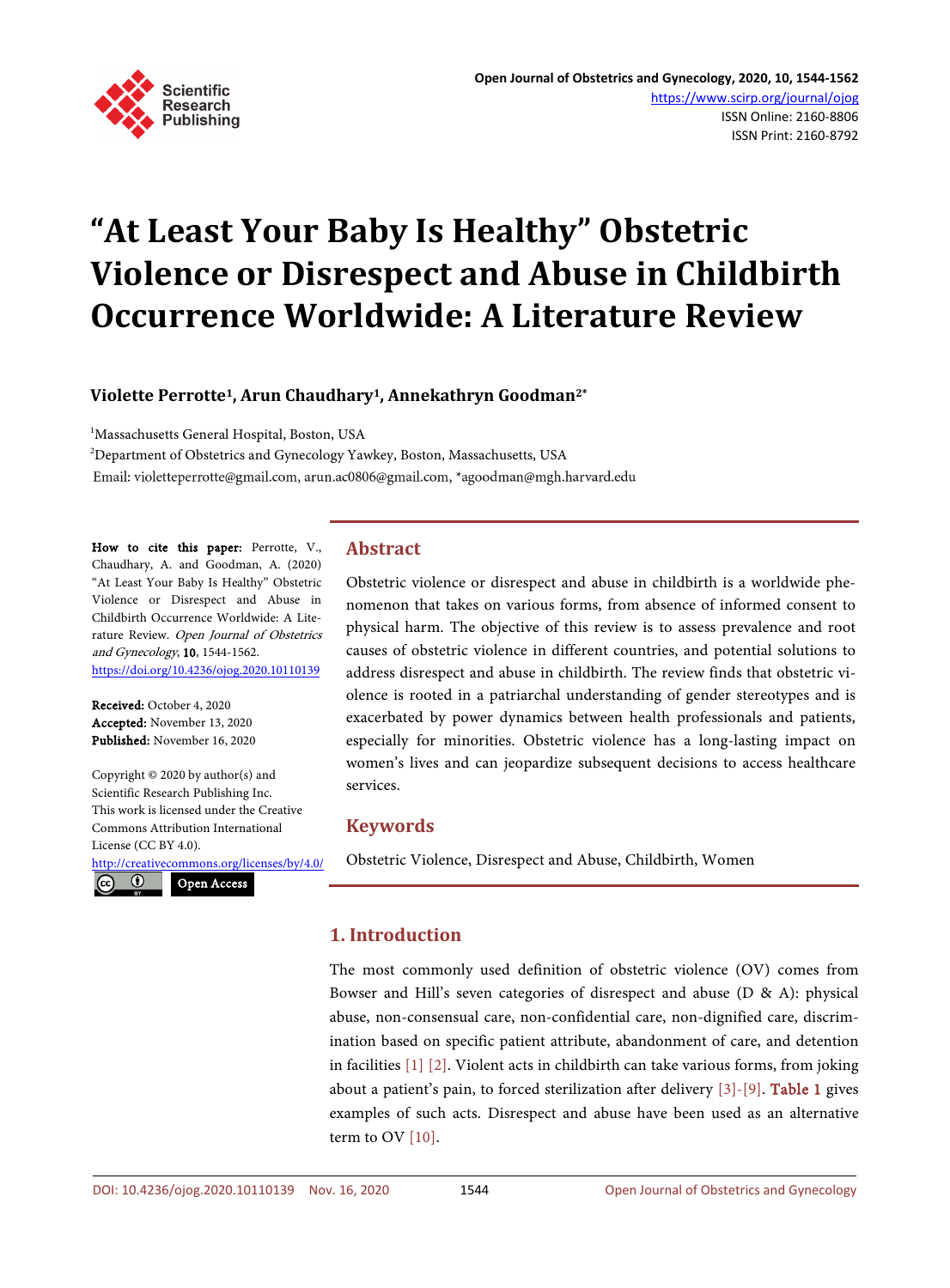| Categories of<br>Obstetrical Violence | Examples                                                                                                                                                                                                                                                                                      |
|---------------------------------------|-----------------------------------------------------------------------------------------------------------------------------------------------------------------------------------------------------------------------------------------------------------------------------------------------|
| 1. Physical Abuse                     | Slap during delivery<br>$\overline{\phantom{0}}$<br>Physically restrain during delivery<br>Perform unnecessary procedures [12]<br>$\overline{\phantom{0}}$                                                                                                                                    |
| 2. Non-Consensual Care                | Impose temporary or permanent contraception after delivery,<br>or forced C-section for non-vital medical reasons [2]<br>Patient's permission before performing a procedure not asked<br>$\overline{\phantom{0}}$                                                                              |
| 3. Non-Confidential Care              | Absence of curtains or a blanket during examinations [4]                                                                                                                                                                                                                                      |
| 4. Non-Dignified Care                 | Force patients to deliver in a supine position even if<br>$\overline{a}$<br>not necessary [14]<br>Joking about patient's pain<br>$\overline{\phantom{0}}$                                                                                                                                     |
| 5. Discrimination                     | Talk in a language that patients do not understand [15]<br>$\overline{\phantom{0}}$<br>Allow medical students to perform unnecessary medical<br>$\overline{a}$<br>procedures on patients in public facilities to learn, while<br>refraining to do so for patients with private healthcare [7] |
| 6. Abandonment of Care                | Deliver without skilled birth attendants<br>Discharge patients against their will if refuse recommended<br>treatment                                                                                                                                                                          |
| 7. Detention in Facilities            | Detain in facility for failure to pay                                                                                                                                                                                                                                                         |

<span id="page-1-0"></span>Table 1. Categories of obstetrical violence as defined by Bowser and Hill [\[1\].](#page-15-0)

The broad definition of  $D \& A$  derives from the various forms it takes in different countries and cultures. The spectrum of violent acts that take place in birth and delivery are specific to each country's culture and context and can be associated with both hyper- and under-medicalization [\[6\]](#page-15-7) [\[11\]](#page-16-3) [\[12\]](#page-16-0) [\[13\].](#page-16-4) For example, in the Americas and Europe, forced caesarean sections and episiotomies are very frequent (hyper-medicalization), whereas in low- and middle-income countries, unattended delivery in a health center is more likely (under-medicalization).

Abuya et al. [\[3\]](#page-15-2) have attempted to organize Bowser and Hill's categories of violence into experiential building blocks, where violent acts occur in childbirth "regardless of patient experience or provider intention" and normative building blocks, where behaviors that depart from a set of standard codes and behaviors are considered violations. Experiential building blocks ensure that patient perspective is at the center of defining what constitutes violence, while using these experiences to reframe violent acts as objective events. Normative building blocks rely on notions of "human rights law, domestic law, ethical codes, and local consensus on behaviors" to anchor obstetrical violence in structural discrimination and violation of community code[s \[3\]](#page-15-2) [\[13\].](#page-16-4)

At the center of the discussion on obstetric violence is the evolution of maternal health metrics. Health metrics include subjective assessments of quality of life from the patient's perspective [\[16\].](#page-16-5) Where public health authorities once only looked at outcomes of births, the conversation is now shifting towards the process of birth. Absence of maternal and fetal deaths no longer constitutes the sole marker of a high-quality maternal health system [\[5\]](#page-15-8) [\[13\].](#page-16-4) The World Health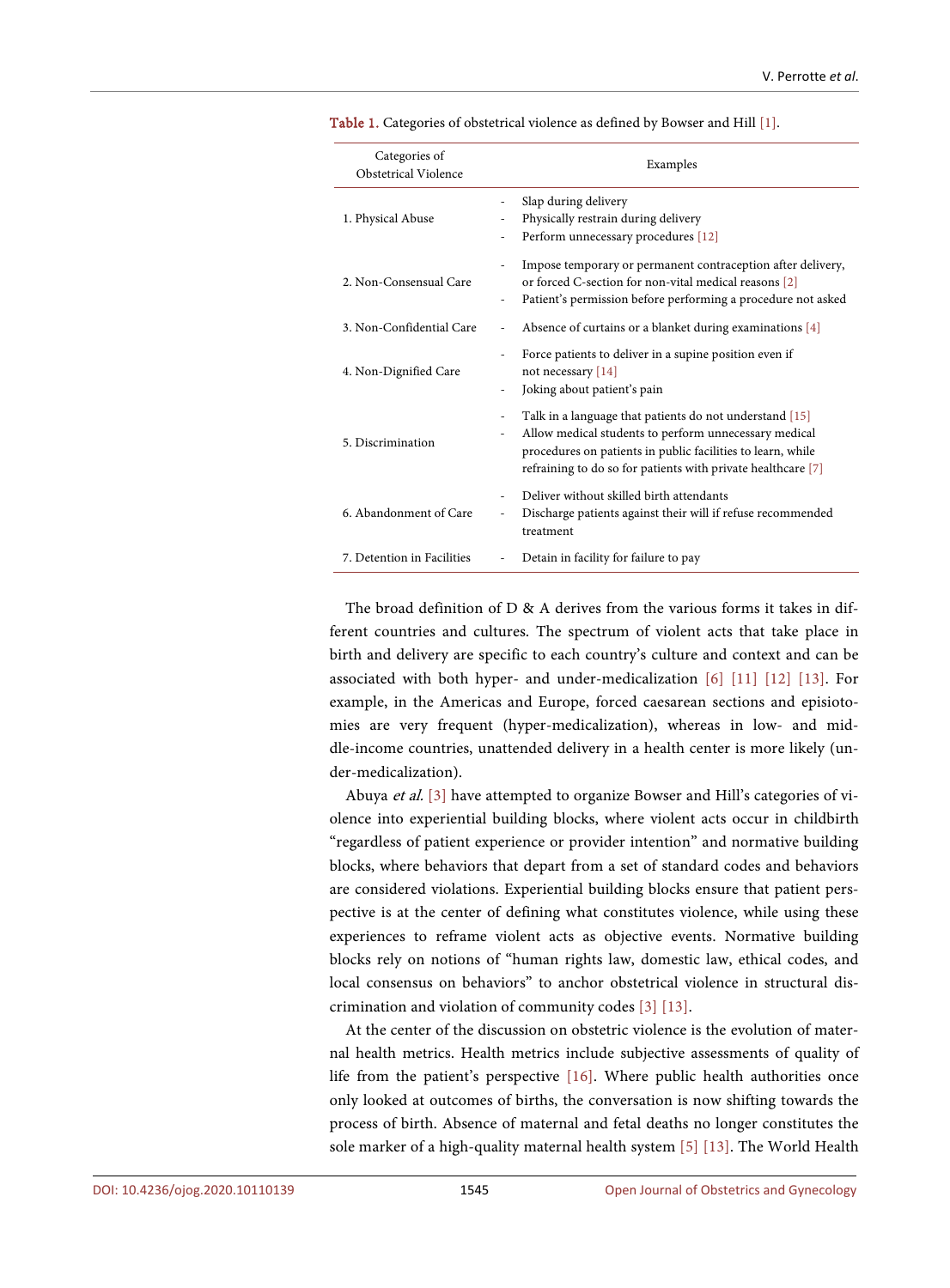Organization and the International Consortium for Health Outcomes Measurement recognize women's experience of maternal healthcare as a crucial determinant of health outcomes and recommend including it in maternal health metrics [\[10\]](#page-15-4) [\[17\].](#page-16-6) The process of healthcare is equally important as the structure of the health system for health care quality and outcome [\[1\]](#page-15-0) [\[10\]](#page-15-4) [\[17\]](#page-16-6) [\[18\].](#page-16-7) The WHO also advocates "people-centeredness" as an important characteristic of quality of care, which takes the service user's preference into account [\[10\].](#page-15-4)

Obstetric violence has most likely occurred throughout human history and was embedded in the development of obstetrics and gynecology as a specialty. For instance, James Marion Sims used enslaved black women to test out the use of the speculum without anesthesia or consent in the  $19<sup>th</sup>$  Century [\[19\].](#page-16-8) However, D & A in childbirth was only recently put at the forefront of violence against women (VAW), due to social media campaigns and viral hashtags (#PayeTonUtérus in France, #PrekinimoŠutnju in Croatia, #Metoointhebirthroom in England, #violence in obstetrics in Russia, #violenciaobstetrica in Central America, #SomosTodasAdelir in Brazil, #DiLaVerdadAnaRoman in Chile) that offer women a platform to speak out about their traumatic childbirth experience [\[6\]](#page-15-7) [\[20\].](#page-16-9)

The goal of the obstetric violence movement is to reframe seemingly routine medical acts into violation of women's sexual and reproductive rights [\[12\].](#page-16-0) The gendered nature of OV puts women at the center of the violent acts, "because of who they are (female reproducers) and what they represent (a risk to high mortality figures)" [\[21\].](#page-16-10) Because victims of OV are always female patients, some scholars categorize OV as a form of Gender-Based Violence [\[22\].](#page-16-11) Women are seen as the vector to the delivery of a healthy child, in a context where the main objective is to keep both patients alive at all costs.

The medical sphere has overall privileged the notion of "obstetric logic" [\[21\]](#page-16-10) to justify certain delivery procedures that patients, on the other hand, experience as "birth rape" [\[14\].](#page-16-1) The violence is then justified by "well-meaning physicians" [\[12\]](#page-16-0) who execute the delivery in conditions they deem necessary, even if women's rights are violated in the process [\[13\]](#page-16-4) [\[14\]](#page-16-1) [\[23\].](#page-16-12)

Common to all forms of OV are its roots in institutional violence and discrimination against women. Because OV often entails a clinical setting, the health center or hospital where it takes place becomes the institution of violence, and the absence of accountability or criminalization mechanisms in many countries reinforces this overwhelming institutional power that the medical profession holds over patients. Patients of low socio-economic status (SES) and cultural and religious minorities are especially vulnerable [\[7\]](#page-15-6) [\[21\]](#page-16-10) [\[24\]](#page-16-13) [\[25\].](#page-16-14)

Obstetric violence is rooted in a system of multifold power hierarchies, providers versus (vs.) patients, physicians vs. midwives, minorities vs. dominant race, low SES women vs. women with private health insurance. These power dynamics contribute to creating an enabling environment for obstetric violence to take place and reinforce the infantilization of the female patient into an inferior being, expected to submit to medical forces and ignore their laboring bodily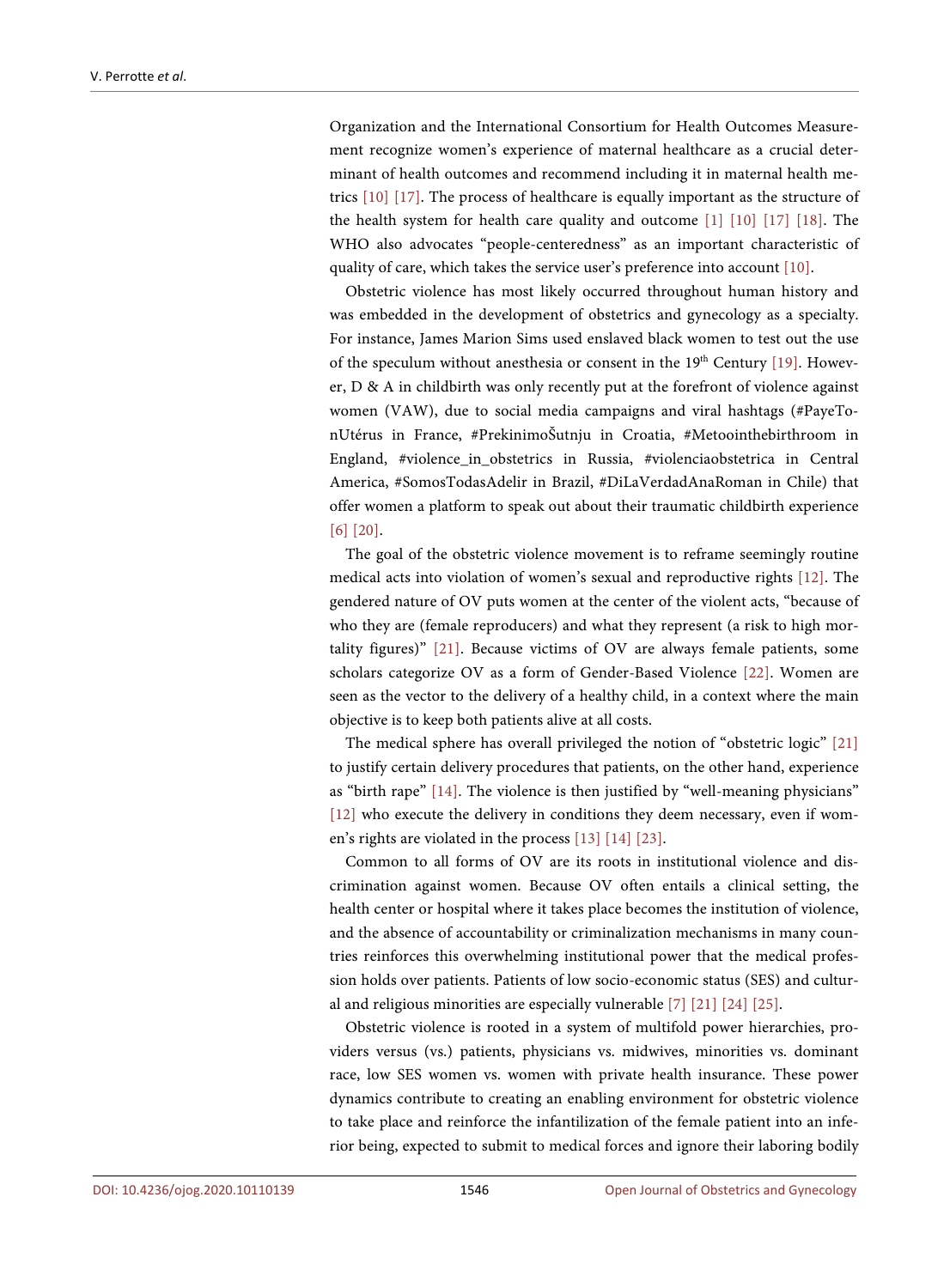autonomy [\[3\]](#page-15-2) [\[7\]](#page-15-6) [\[15\]](#page-16-2) [\[25\].](#page-16-14)

The absence of protection for women during birth and in cases of legal action against OV reflects a failure to recognize violence when it is not "codified and regulated" and is structurally embedded within institutions [\[12\].](#page-16-0) The lack of consensus on what constitutes obstetric violence correlates with a dearth of screening tools, making it virtually impossible for women to take legal action, even for physically violent forms of OV. Only Latin American countries have criminalized obstetrical violence by clearly stating in federal laws what obstetrical incidents are legally reprehensibl[e \[11\]](#page-16-3) [\[12\]](#page-16-0) [\[23\].](#page-16-12)

This study aims to understand the prevalence and roots of obstetric violence, differences in instances by regions of the world, and existing and potential solutions to reduce harm in childbirth. Obstetric violence is universal but takes many forms based on economic context, level of medicalization, composition of healthcare teams, and perception of gender in culture. The diversity of approaches to examine obstetric violence makes a literature review of worldwide publications imperative. This study will foster a more comprehensive view of the phenomenon of disrespect and abuse in childbirth, in the hopes of informing future interventions and policies.

# **2. Methods**

This study used an Integrative Literature Review methodology to evaluate publications related to violence in childbirth and traumatic obstetrical experiences. The Integrative Literature Review method was chosen for its ability to include different methodologies both experimental and non-experimental, and its broad inclusion of literature, which offers a more comprehensive approach to the topic of obstetrical violence [\[26\].](#page-16-15) Relevant publications were reviewed and synthesized in a taxonomy of constructs [\[27\],](#page-17-0) to analyze existing findings and generate new information in the field of obstetric violence. This synthesis allowed for an overview of the existing knowledge and approaches around OV by regions of the world.

Keywords used to conduct the literature search were "obstetrical violence", "violence in childbirth", "traumatic childbirth", "gender-based violence", "disrespect and abuse", and "violences obstétricales". The meaning of these key words follows the WHO definition [\[28\].](#page-17-1) Abstracts were read to identify inclusion criteria, and selected publications were read entirely. Search engines and online libraries used were: Hollis (Harvard University Library Search Engine), BioMedical Central (BMC), National Center for Biotechnology Information (NCBI), PubMed (U.S. National Library of Medicine National Institute of Health), le Haut Conseil à l'Egalité entre les Femmes et les Hommes (HCE), and l'Institut de Recherche et d'Actions pour la Santé des Femmes (IRASF).

Inclusion criteria were: Qualitative and quantitative studies in the English or French languages, published from 2015 through 2020, which focused on questions of the prevalence of obstetric violence, Gender-Based Violence in childbirth, roots of obstetric violence, solutions to obstetric violence, and obstetric violence in legal frameworks, in all countries of the world (and translated if neces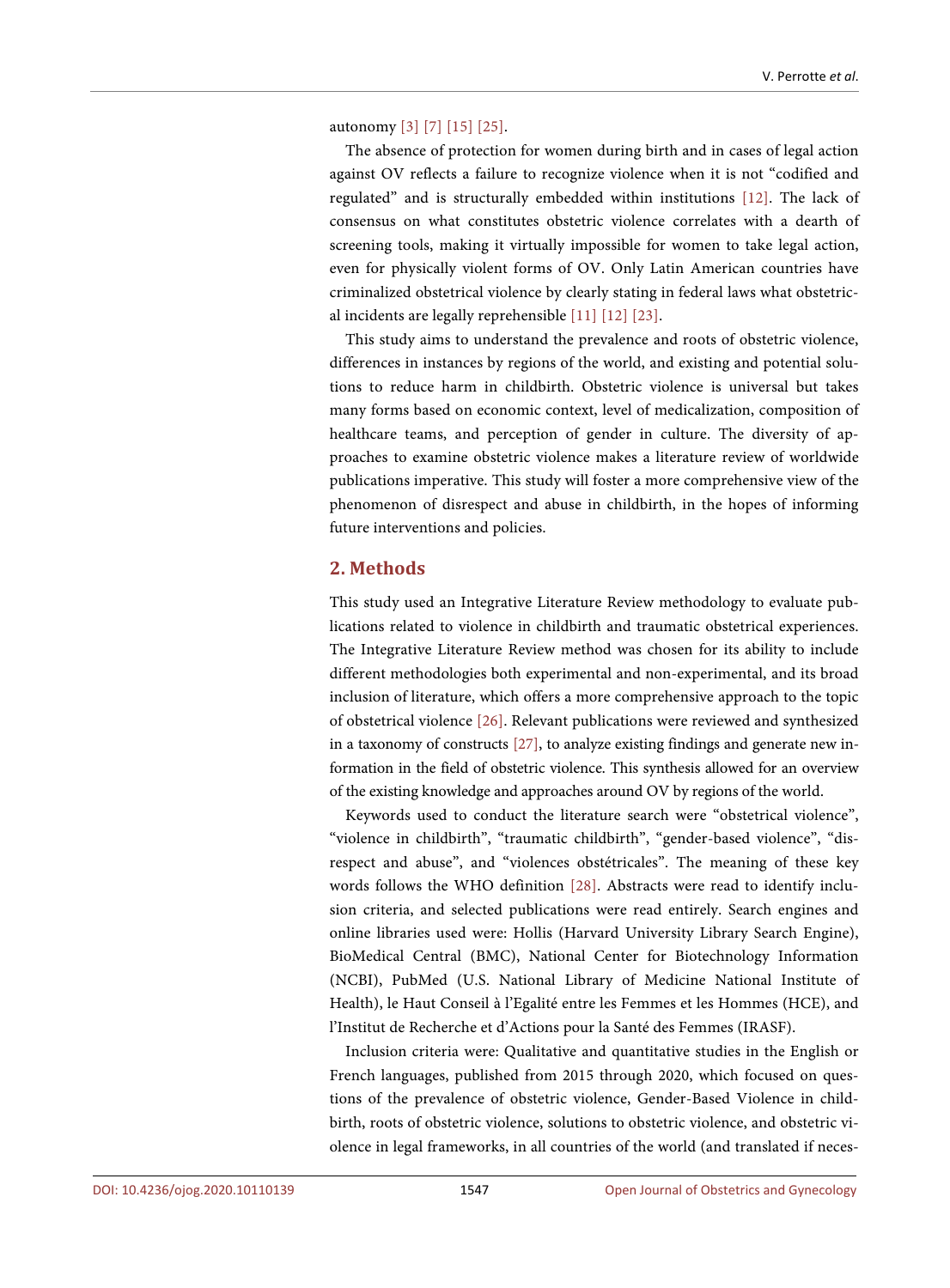sary). Exclusion criteria were: Publications written before 2015 and journalistic pieces. The time span of this study was selected to complement a recent literature review focused on obstetric violence in the daily routine of care, which looked at literature from 2007 to 2017 [\[29\],](#page-17-2) and because our study encompasses the large number of papers published between 2015 and 2020, following newfound public attention to the issue of obstetric violence. [Figure 1](#page-4-0) shows the paper selection, identification, and inclusion of publications for this review. Given that this was a descriptive review of the current literature, sample size estimations and statistics were not done.

A total of 22 publications were selected, read in full length, organized by regions of the world and broken down into the following categories: Relevance, context, major findings, definition of obstetric violence, impact of obstetric violence (on victims and society), role of culture in fostering favorable environments for obstetric violence, physician incentives, mention of fetal life rights, and solutions and remaining challenges. All selected literature addresses obstetric violence from a different angle, and provides various perspectives, including physicians', with a broader analysis of the roots of obstetric violence in Gender-Based Violence.

#### **3. Results**

<span id="page-4-0"></span>Although disrespect and abuse in childbirth take different forms and are expressed differently by women who experience it, it is found in every region of the world. Seven (31.8%) of the reviewed publications were from Latin America, with a large majority from Mexico (five out of seven Latin American publications). Five publications (22.8%) were from the African continent, 13.7% ( $n = 3$ )



Figure 1. Identification, selection, and inclusion of publications on obstetrical violence from 2015 through 2020 for the integrative literature review.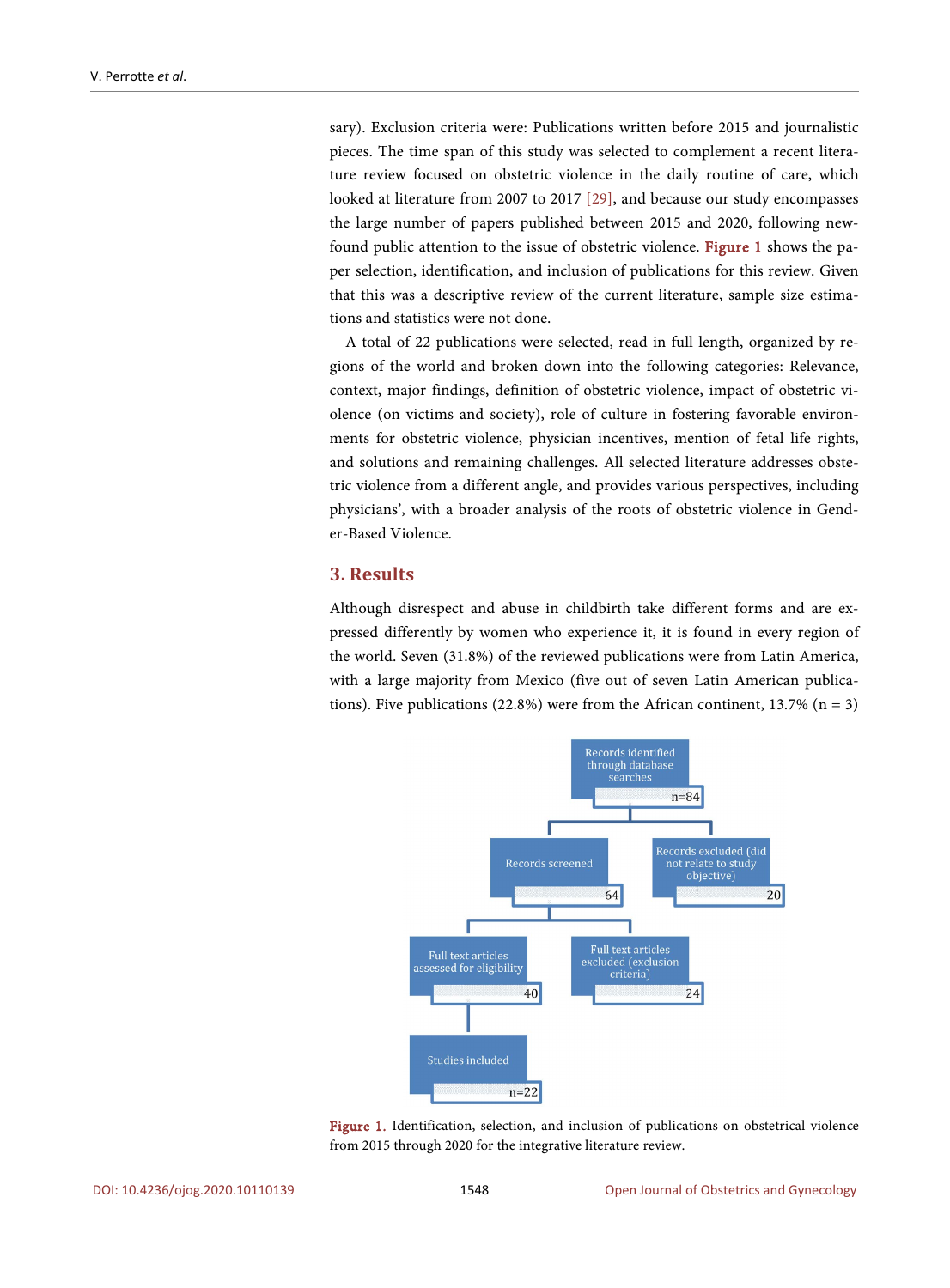from the United States, 9% ( $n = 2$ ) from Europe (all from France), and 9% ( $n =$ 2) from Asia (one from Iran, and another from Sri Lanka). The remaining 13.7% publications ( $n = 3$ ) were literature reviews or philosophical papers, which either did not focus on any specific country or the geographical region was not relevant. Thirty-two percent of publications were published in 2015, when the Me Too movement and related social media campaigns started, 9% in 2016, 4.5% in 2017, 27% in 2018, 23% in 2019 and 4.5% in 2020. Forty-one percent of the studies conducted were of qualitative nature, all studies interviewed or observed patients but only six included the perspectives of providers (27%). Eighteen percent were quantitative. [Table 2](#page-6-0) and [Table 3](#page-7-0) highlight the details according to the seven Obstetric Violence categories of Bowser and Hill [\[1\]](#page-15-0) for eight studies where complete information was available [\[2\]](#page-15-1) [\[25\].](#page-16-14)

#### North America

According to a 2015 household survey in Mexico ( $n = 24,064$ ), 23.6% of women aged 15 - 49 years old who had given birth in the previous five years had experienced some form of obstetric violence [\[2\].](#page-15-1) The same study found that 17.1% of women experienced unconsented care, 11.2% were yelled at, 7% were insulted, 17.1% were forced to deliver in an uncomfortable position, 9.9% had their questions ignored, and 10.3% had delayed care. The study also reported that women are 3.7 times more likely to experience OV at public hospitals compared to private hospital. Another Mexican study that surveyed women who received obstetric care at two public hospitals ( $n = 512$ ) found that 29% of women had experienced some form of abuse [\[7\].](#page-15-6)

A national US survey ( $n = 2138$ ) documented that 17.3% of women who were pregnant between 2010 and 2016 experienced some form of OV [\[25\].](#page-16-14) More specifically, 5.1% of those who gave birth at home compared to 28.1 % who gave birth at hospital experienced OV; 1.3% women reported physical abuse, 1.2% had private information shared without consent, 5.5% had physical privacy violated, 8.5% were shouted at, 4.5% were threatened that treatment would be withheld, and 7.8% had requests ignored, refused or delayed. Women with lower socioeconomic status (SES), and elevated pregnancy or social risks experienced more discriminatory care: 21.5% low SES patients compared to 15.0% higher SES patients, 27.9% of women with elevated pregnancy risk compared to 14.5% of lower pregnancy risk, and 30.1% of high social risk women compared to 16.1% lower risk group experienced some form of OV. In addition, racial discrimination lead to higher instances of OV: 22.5% of Black women, 25.0% of Hispanics, 32.8% of Indigenous women, 21.1% of Asian women, compared to 14.1% of White women reported having experienced some form of OV.

#### Africa

Lack of privacy was common in under-resourced countries in the African continent, with 58.2% of women reporting not being given any privacy during their birth in Malawi [\[8\],](#page-15-9) and 8.5% in Kenya [\[3\].](#page-15-2) Non-dignified care was also reported in 8% of cases in Tanzania (Sando et al., 2016) and 8.5% in Kenya [\[3\].](#page-15-2)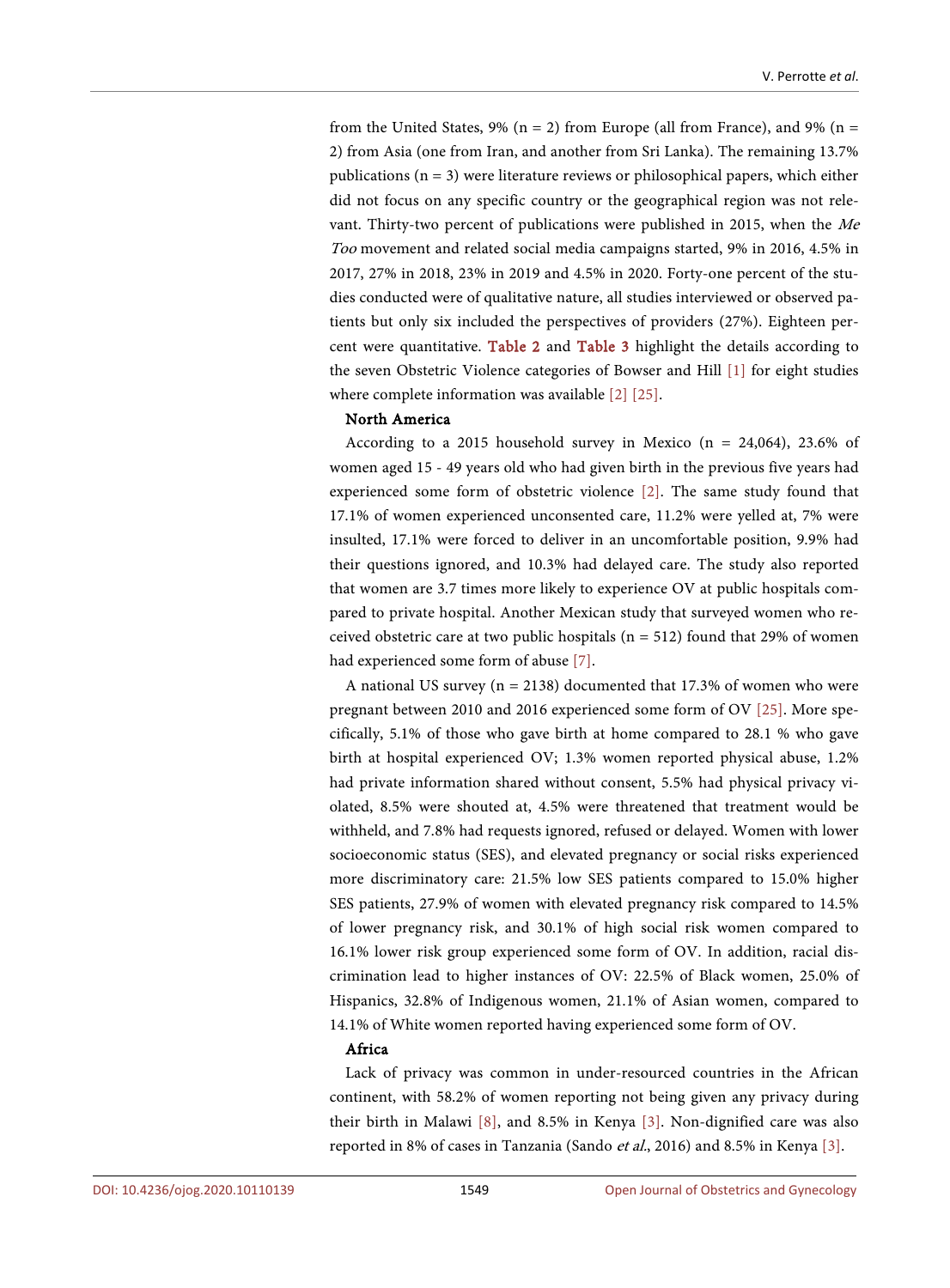| Country                      | Overall prevalence of Ob-<br>stetric Violence                 | 1. Physical Abuse                                    | 2. Non-consensual care<br>3. Non-confidential care<br>4. Non-dignified Care                                      |
|------------------------------|---------------------------------------------------------------|------------------------------------------------------|------------------------------------------------------------------------------------------------------------------|
| Mexico <sup>[2]</sup>        | 23.6%                                                         | 9.2% forced to stay<br>in uncomfortable<br>positions | 17.1% unconsented<br>11.2% yelled at or scolded<br>7% insults or humiliations                                    |
| USA [25]                     | Overall: 17.3%<br>Home births: 5.1%<br>Hospital births: 28.1% | 1.3%                                                 | 1.2% private info shared<br>5.5% non-confidential<br>8.5% shouted at<br>4.5% threatened to<br>withhold treatment |
| Mozambique [5]               | District 28%<br>Central 5%                                    | District 6.42%<br>Central 1.3%                       | District 43.5/40.83/28.44<br>Central 0.7/0.3/13.2                                                                |
| Malawi [8]                   | 58%                                                           | Hit, slapped,<br>pinched 0.2%                        | 20.5% exams<br>58.2%lack of privacy<br>1.9% threatened                                                           |
| Tanzania [13]*               | Postpartum 15%<br>Community Follow-up: 70%                    | Postpartum 5%<br>Community<br>Follow-up: 52%         | Postpartum 6%<br>Community Follow-up:<br>53%                                                                     |
| Kenya [3]                    | 20%                                                           | 4.3%                                                 | 4.3%<br>8.5%<br>18%                                                                                              |
| Ethiopia [4]                 | 78.6%                                                         | 32.9%                                                | 94.8%<br>21.4%<br>12.1 %                                                                                         |
| Ghana [30]                   | 34%                                                           | 6.2%                                                 | 20.3% c-section<br>29.2% vag exam<br>34% verbal abuse                                                            |
| Guinea <sup>[30]</sup>       | 30%                                                           | 19.3%                                                | 7.9% c-section<br>49.5% vag exam<br>26.9% verbal abuse                                                           |
| Nigeria <sup>[30]</sup>      | 44%                                                           | 16%                                                  | 4.5% c-section<br>67.2% vag exam<br>44.2 % verbal abuse                                                          |
| Myanmar $[30]$ <sup>**</sup> | 18%                                                           | 3.3%                                                 | 7.9% c-section<br>25.9% vag exam<br>18.4% verbal abuse                                                           |

<span id="page-6-0"></span>Table 2. Prevalence (%) of obstetric violence by categories 1 - [4 \[1\].](#page-15-0)

\*Based on interviews immediately postpartum  $n = 1914$  and at home in follow-up  $n = 64$ ; \*\*Community survey data as observational data not available in Myanmar.

A Kenyan study of thirteen health facilities (n = 641) reported an overall OV prevalence of 20% [\[3\].](#page-15-2) Disrespect and abuse included non-confidential care (8.5%), non-dignified care (18%), neglect or abandonment of care (14.3%), non-consensual care (4.3%) physical abuse (4.2%), and detainment for non-payment of fees (8.1%).

Among, 173 patients who received care at four health care facilities in Addis Ababa, Ethiopia, 78% reported having experienced some form of OV, which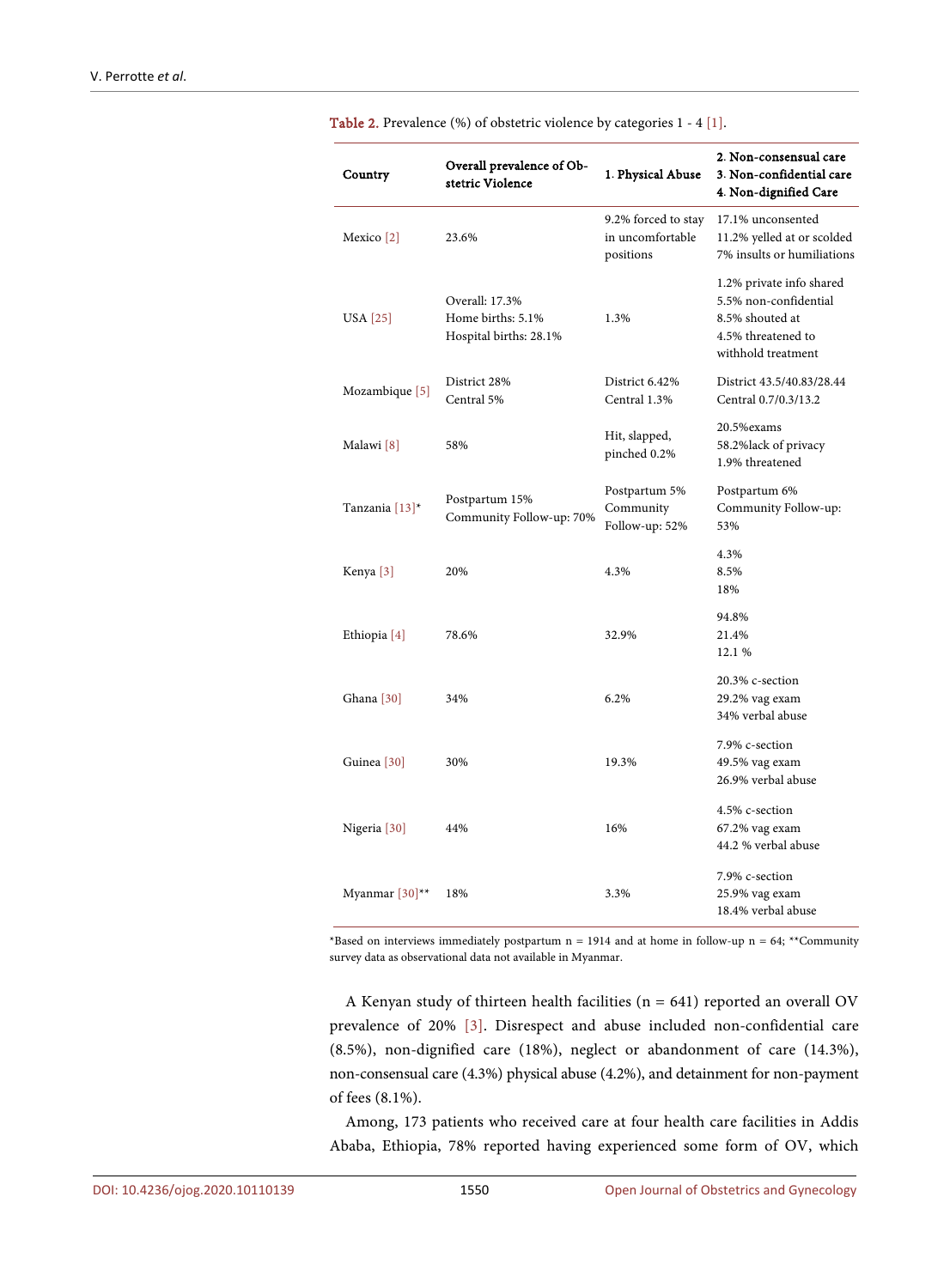| Country                   | 5. Discrimination                                                                                                                                                                                                                            | 6. Abandonment of<br>care                                                      | 7. Detention in<br><b>Facilities</b> |
|---------------------------|----------------------------------------------------------------------------------------------------------------------------------------------------------------------------------------------------------------------------------------------|--------------------------------------------------------------------------------|--------------------------------------|
| Mexico <sup>[2]</sup>     | 3.66 times higher rate of OV<br>in public vs. private hospital                                                                                                                                                                               | 10.3% delayed care<br>9.9% questions ignored                                   | $NA***$                              |
| USA [25]                  | Low SES<br>Yes 21.5%<br>No 15%<br>Elevated pregnancy risk<br>Yes 27.9%<br>No 14.5%<br>High social risks<br>Yes 30.1%<br>No 16.1%<br>Racial disparity<br><b>Black 22.5%</b><br>Hispanic 25%<br>Asian 21.1%<br>Indigenous 32.8%<br>White 14.1% | 7.8% ignored, refused or<br>failed to respond to<br>request in reasonable time | NA                                   |
| Mozambique [5]            | District 1.83%<br>Central1.3%                                                                                                                                                                                                                | District 46.79%<br>Central 12.6%                                               | District 0<br>Central 1%             |
| Malawi [8]                | NA                                                                                                                                                                                                                                           | 55.9% no pain relief<br>12.4% separated from<br>newborn after delivery         | NA                                   |
| Tanzania $[13]^*$         | NA.                                                                                                                                                                                                                                          | Postpartum 8%<br>Community<br>Follow-up: 52%                                   | 2%                                   |
| Kenya <sup>[3]</sup>      | NA                                                                                                                                                                                                                                           | 14.3%                                                                          | 8.1%                                 |
| Ethiopia [4]              | 19.7%                                                                                                                                                                                                                                        | 39.3%                                                                          | 0.6%                                 |
| Ghana [30]                | 3.7%                                                                                                                                                                                                                                         | 47.1% no pain relief                                                           | 4.8%                                 |
| Guinea <sup>[30]</sup>    | 1.4%                                                                                                                                                                                                                                         | 31.6% no pain relief                                                           | 8.7%                                 |
| Nigeria [30]              | 5.8%                                                                                                                                                                                                                                         | 56.9% no pain relief                                                           | 1.1%                                 |
| Myanmar <sup>[30]**</sup> | 1.7%                                                                                                                                                                                                                                         | 8.3% no pain relief                                                            | 5.4%                                 |

<span id="page-7-0"></span>Table 3. Prevalence (%) of obstetric violence by categories 5 - 7 (Bowser & Hill, 2010).

\*Based on interviews immediately postpartum  $n = 1914$  and at home in follow-up  $n = 64$ ; \*\*Community survey data as observational data not available in Myanmar; \*\*\*NA data not available.

included physical abuse (32.9%), non-consensual care (94.8%), non-confidential care (21.4%), non-dignified care (12.1%), discriminatory care (19.7%), abandonment of care (39.3%) and detention for non-payment (0.6%) [\[4\].](#page-15-5)

In Dar es Salaam, Tanzania, among 1914 women who gave postpartum interviews and 64 who were followed up, 15% in postpartum interviews compared to 70% in follow-up interviews reported having experienced some form of OV [\[13\].](#page-16-4)  For each category of OV, women reported higher OV prevalence in follow-up interviews than in postpartum interviews, indicating that women are less likely to perceive or report OV immediately after birth. A major limitation of this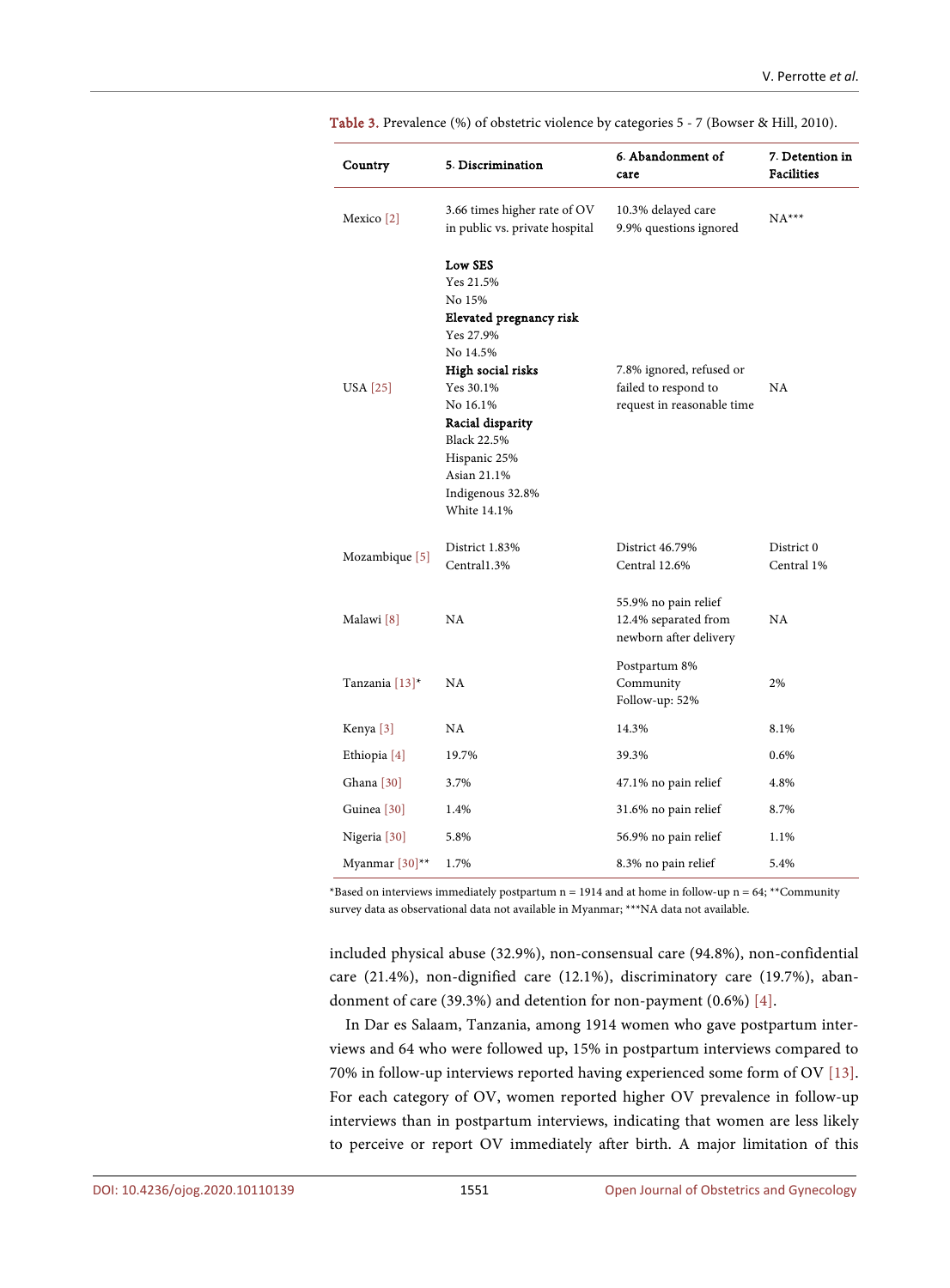study is a potential selection bias introduced by inclusion of merely 3% of the original cohort in follow-up interviews.

In a study of one central and two district hospitals in Mozambique ( $n = 572$ ), across all the OV categories, women from the district hospitals with limited resources reported higher prevalence of OV than women treated at the central hospital [\[5\].](#page-15-8) The reported prevalence included physical abuse (district: 6.4% vs. central: 1.3%), non-consensual care (district: 43.6% vs. central: 0.7%), non-confidential care (district: 40.8% vs. central: 0.3%), non-dignified care (district: 28.4% vs. central: 13.2%), discriminatory care (district: 1.8% vs. central: 1.3%), abandonment of care (district: 46.8% vs. central: 12.6%) and detention for nonpayment (district: 0.0% vs. central: 1.0%).

In a Malawian study that observed labor and delivery cases in 40 facilities ( $n =$ 2109), the prevalence of non-consensual care ranged from 0.09% (unindicted post-delivery examination of uterus) to 73.9 % (failure to ask for client's concerns), non-dignified care ranged from 1.9% (shouted at, insulted or threatened) to 13.9% (failure to respectfully greet), non-confidential care ranged from 2.4% (lack of private bed) to 73.1% (failure to cover woman's body during treatment), abandonment of care ranged from 11.6% (restriction of support person during birth) to 93.7% (failure to ask preferred position for delivery), and the physical abuse prevalence was 0.2% [\[8\].](#page-15-9)

Another study that surveyed three healthcare facilities in four countries—Ghana (n = 836), Guinea (n = 644), Nigeria (n = 631) and Myanmar (n = 631)—found that the prevalence of physical OV was 6.2% in Ghana, 19.3% in Guinea and 16.0% in Nigeria and 3.3% in Myanmar [\[30\].](#page-17-3) In Ghana, the most prevalent forms of non-confidential and non-consensual cares were for vaginal examination (29.2% and 46.9% respectively), and other prevalences include 34% of verbal abuse, 3.7% of stigma or discrimination, 47.1% denial of requested pain relief, 3.4% unattended deliveries, and 4.8% detainment for nonpayment of fees. In Guinea, the most prevalent forms of non-confidential and nonconsensual cares were for vaginal examination (49.5%) and episiotomy (73.1%) respectively, and other prevalences include 26.9% of verbal abuse, 1.4% stigma or discrimination, 31.6% denial of requested pain relief, 0.4% of unattended delivery, and 8.7% of detainment for nonpayment of fees. In Nigeria, the most prevalent forms of non-confidential and non-consensual cares were both for vaginal examination (67.2% and 56.9% respectively), and other prevalence include 44.2% of verbal abuse, 5.8% of stigma or discrimination, 56.9% denial of requested pain relief, 3.0% of unattended delivery, and 5.4% of detainment for nonpayment of fee.

No current studies from Central and Northern Africa looked at the prevalence of disrespect and abuse.

#### Asia

For Myanmar ( $n = 631$ ), the most prevalent forms of non-confidential and non-consensual cares were for vaginal examination (25.9%) and episiotomy (66.4%) respectively, and other prevalences include 18.4% of verbal abuse, 1.7%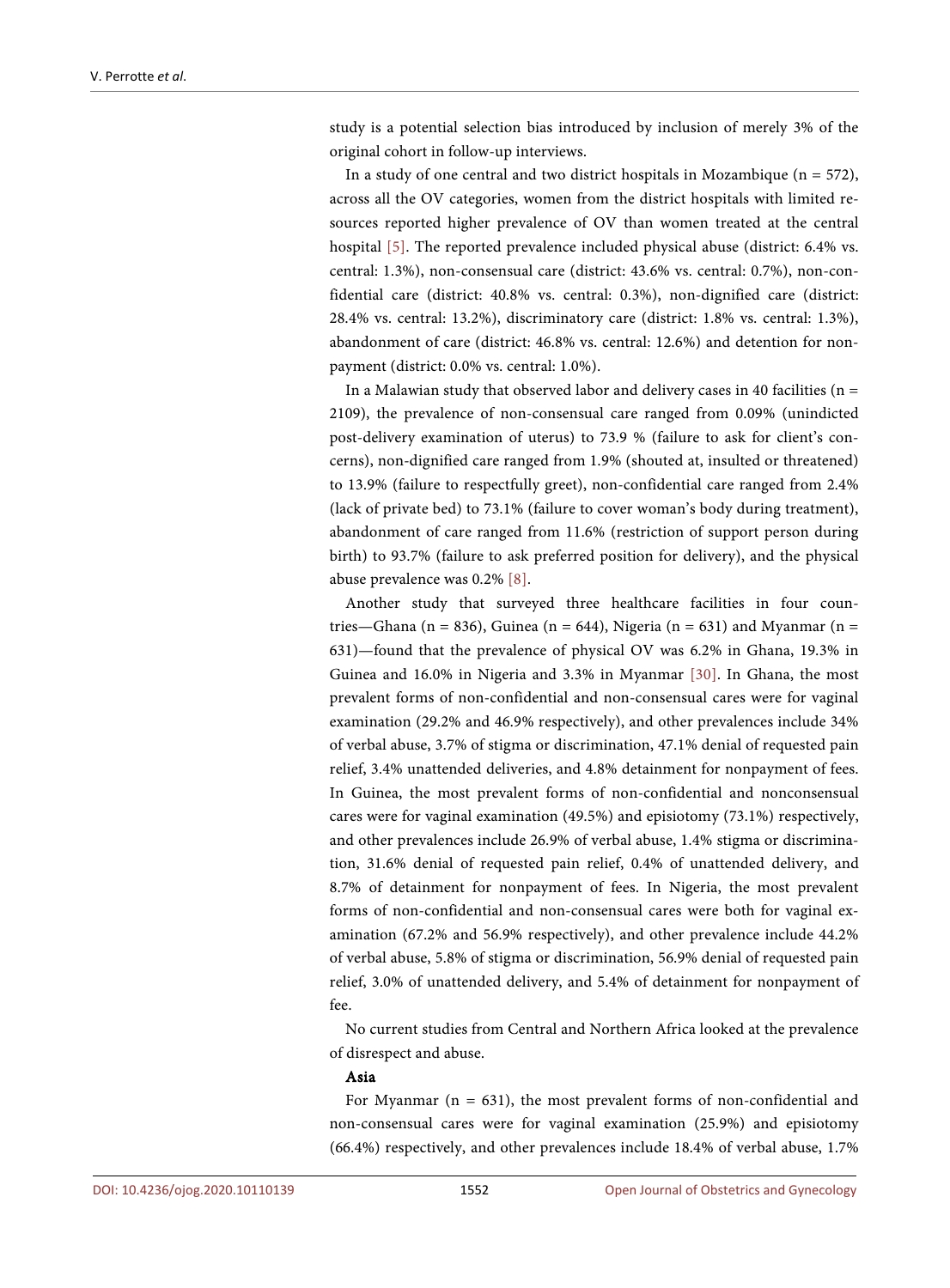of stigma or discrimination, 8.3% denial of requested pain relief, 0.6% unattended deliveries, and 1.1% detainment for nonpayment of fees [\[30\].](#page-17-3)

An Iranian study conducted in sixty-four health centers in Tabriz ( $n = 800$ ) to determine predictors of traumatic birth experience found intrapartum factors such as length of stay in labor room, freedom to move during labor and select childbirth position, access to pain relief, and presence of companion to be significant predictors of trauma [\[31\].](#page-17-4) 37% women described their birth as traumatic, with a 97.8% rate of episiotomy and 88.7% of women unable to choose their childbirth positions. In addition, although 65% of women reported having to stay in the labor room for longer than twelve hours, 59.9% were not allowed to move during labor.

#### Europe

In Europe too, violence in childbirth takes various forms. In France, one in five births results in an episiotomy, with 50% of episiotomies being unconsented [\[6\].](#page-15-7) In Italy, 21% of women experience either physical or verbal abuse during their pregnancy [\[6\].](#page-15-7) With 20% births involving episiotomy and 82% epidural use, often against woman's desire, the study also highlights an issue of hyper-medicalization of birth in high OEC (Observatory of Economic Complexity) countries.

# **4. Discussion**

The definition of obstetric violence (OV) varies by context, so a consistent and universal legal definition has yet to be accepted in main legal texts apart from countries in South America [\[11\]](#page-16-3) [\[32\].](#page-17-5) Health professionals at large disagree with the use of the term violence, emphasizing the notion of intent to harm, which is absent in certain contexts of disrespect and abuse in childbirth [\[22\].](#page-16-11) Using Bowser and Hill's seven categories of violence or WHO's five categories of OV (routine and unnecessary interventions on the mother or the infant, verbal abuse, humiliation or physical aggression, lack of material and inadequate facilities, practices performed by residents and professionals without consent, and discrimination on cultural, economic, religious and ethnic grounds) [\[29\],](#page-17-2) the reviewed studies found incidences of violence in every region of the world.

All reviewed studies reveal that obstetric violence has a lasting impact on patients' willingness to use health services and seeking for postpartum care. Withdrawal from healthcare services not only applies to gynecological care, but to all other forms of medical services. If disrespect and abuse occur during the prenatal period, women may be discouraged to deliver in a facility, or voice concerns related to their pregnancies to their provider, potentially jeopardizing the safety of their delivery and subsequent care [\[4\]](#page-15-5) [\[5\]](#page-15-8) [\[6\]](#page-15-7) [\[13\]](#page-16-4) [\[15\]](#page-16-2) [\[21\]](#page-16-10) [\[25\].](#page-16-14) These consequences result not only from a loss of trust in the medical field, but also from a sense of personal failure. Women who undergo caesarean sections often recount this sense of failure, which can jeopardize their confidence in their ability to carry another pregnancy [\[21\].](#page-16-10) An Italian study showed that 6% of women listed abuse in childbirth as the main reason for refusing a second pregnancy [\[6\].](#page-15-7) The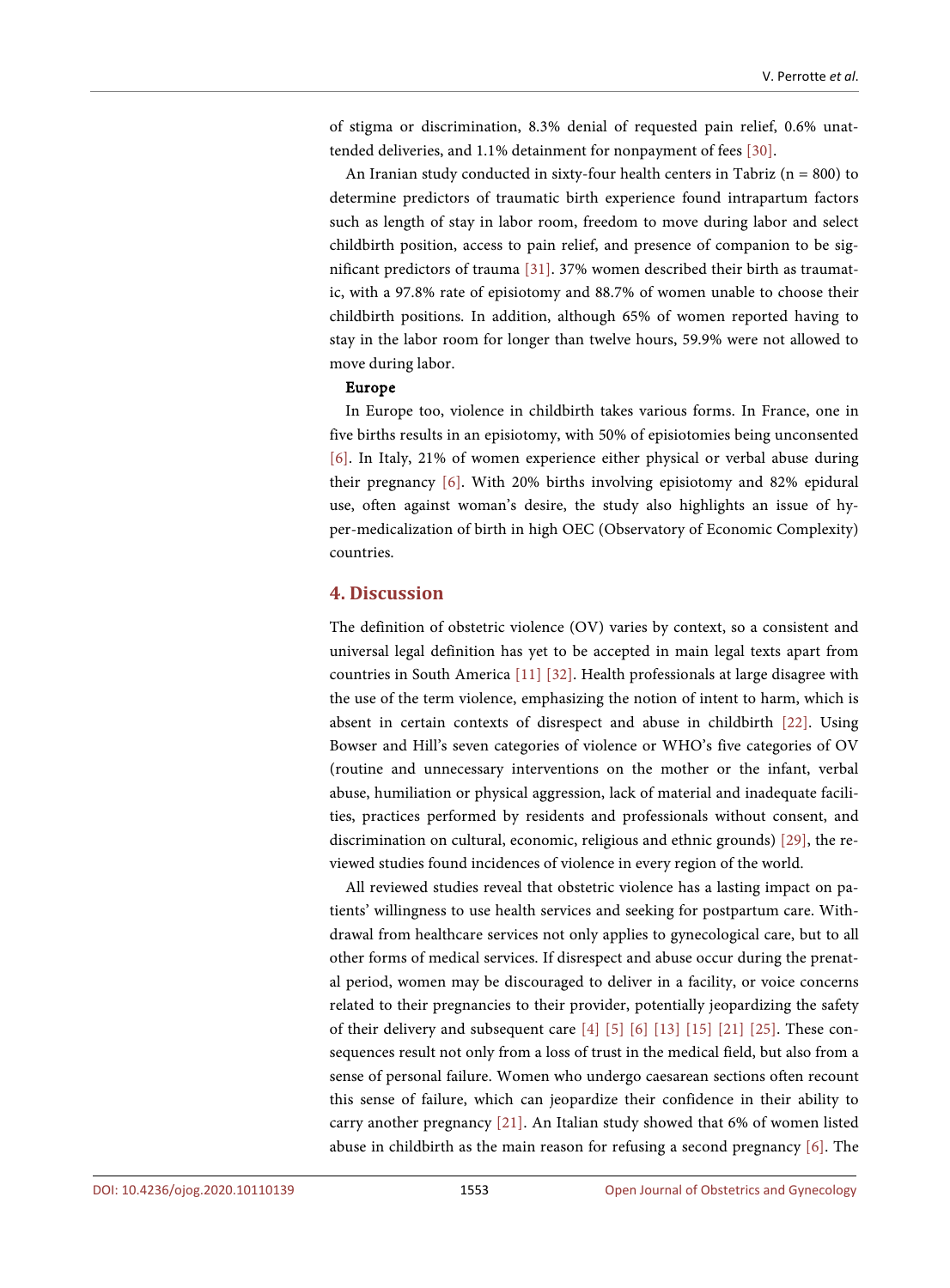fear of being subjected to disrespect and abuse again drives women to plan unattended home births and reduce formal obstetric care [\[14\]](#page-16-1) [\[25\].](#page-16-14)

In addition to a loss of self-confidence in their ability to care for their child, some women associate their delivery to sexual assault and rape because of the bodily harm being imposed on them by perpetrators with physical and emotional power over them [\[6\]](#page-15-7) [\[11\]](#page-16-3) [\[14\]](#page-16-1) [\[21\]](#page-16-10) [\[32\].](#page-17-5) Because of the nature of obstetric and gynecologic care, certain acts performed in childbirth can be interpreted as sexual violence by patients, with or without intent from the provider. According to the American College of Obstetricians and Gynecologists (ACOG), acts of sexual misconduct range from "sexual impropriety (behavior, gestures, or expressions that are seductive, sexually suggestive, disrespectful of patient privacy, or sexually demeaning to a patient), including subtle things like neglecting to employ disrobing or draping practices" to rape and sexual assault [\[33\].](#page-17-6) ACOG found that less than 10% of victims report incidents of sexual misconducts, that 100% of perpetrators are men, and that violent acts occur more often (85%) in the absence of a chaperone in the room [\[33\].](#page-17-6)

The notion of guilt that is present in many rape victims' testimonies can be found in women recounting their inability to control their birth. Studies report a high risk of depression and post-traumatic stress disorder (PTSD) in post-partum period. Partners of delivering women can also suffer from psychological consequences and experience similar sentiments of guilt for their inability to protect their partners against harm [\[6\]](#page-15-7) [\[14\]](#page-16-1) [\[21\].](#page-16-10)

Obstetric violence is particularly harmful to women of low socio-economic status (SES), in all regions of the world. For example, one Mexican study found that women delivering in state hospitals had a 3.66 times higher risk of experiencing OV compared to women delivering in private facilities [\[2\].](#page-15-1) Another study reported that Mexican midwives commonly witnessed harmful and unnecessary medical procedures, such as manual revisions of the Uterine Cavity, defined as "clearly harmful and ineffective" by WHO, being performed in public hospitals on women without private insurances [\[12\].](#page-16-0)

Medical students also reported having more freedom to perform multiple pelvic examinations as learning opportunities in public hospitals than in private ones [\[12\].](#page-16-0) In the U.S., having private insurance was correlated with lower rates of OV, and women with low SES reported being threatened or shouted at by physicians twice as much as women with moderate and high SES [\[25\].](#page-16-14) The absence of private insurance influenced physician's behavior towards women, but also increased women's submissive behavior and their perception of inferiority [\[7\].](#page-15-6)

Women in minority groups are at higher risk of obstetric violence. A U.S. study reported that 32.8% of indigenous women had suffered mistreatment by healthcare workers, making them the most likely minority group to experience violence, followed by 25% of Hispanic women, and 22.5% of Black women, as compared to 14.1% of White women [\[25\].](#page-16-14) Having a Black partner was also a factor that increased mistreatment. In South America, studies show higher rates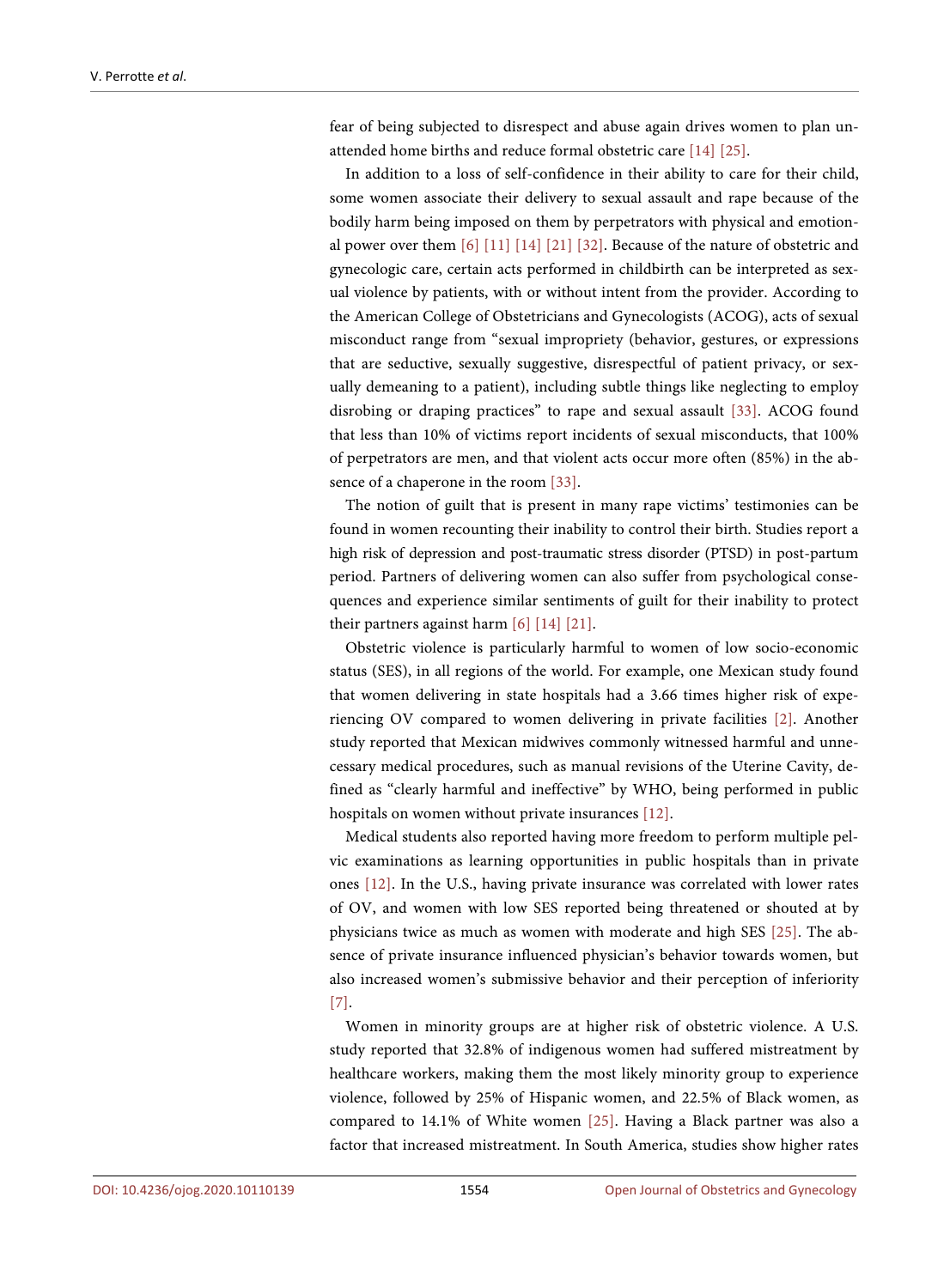of mistreatment among women with less education and living in rural settings, as well as unmarried women [\[2\].](#page-15-1) In Sri Lanka, Tamil women reported being unable to understand the information provided to them because of the language difference, and being discriminated against because of their minority status [\[15\].](#page-16-2)  The discrimination that occurs in obstetric care is a reflection of the discrimination women experience in society at large, underlining the structural aspect of obstetric violence (OV) [\[12\]](#page-16-0) [\[15\].](#page-16-2) 

Power imbalances between physicians and patients reportedly led to increased rates of obstetric violence, especially when disagreement about the delivery occurred, with 78.8% of women reporting mistreatment when they had different opinions than their health provider on their delivery in a U.S. study [\[25\].](#page-16-14) Patients with unexpected procedures such as caesarean sections and women with newborns with health problems were also at higher risk of OV in the U.S. and Mexic[o \[7\]](#page-15-6) [\[25\].](#page-16-14)

Institutionalized medical practice has legitimized the power dynamics between physicians and patients, as patients often feel entirely dependent on the healthcare provider for current and future care [\[15\].](#page-16-2) These power dynamics were reinforced in certain cultures, as exemplified by a Sri Lankan study, where the cultural understanding of who deserved healthcare often justified violence as "Karma", or fate not clear sentenc[e \[15\].](#page-16-2) 

Obstetric violence is intrinsically related to institutional violence against women. Although the perpetrator is not always male, the victim is always female [\[23\].](#page-16-12) When providing a broader context to the occurrence of obstetric violence, many authors report that behaviors towards women in childbirth reflect overall perception of women in broader society, with prevailing patriarchal views that transform the laboring body into a disabled body requiring assistance [\[3\]](#page-15-2) [\[7\]](#page-15-6) [\[12\]](#page-16-0) [\[21\]](#page-16-10) [\[24\]](#page-16-13) [\[29\]](#page-17-2) [\[32\].](#page-17-5)

The notion of protection of fetal life plays a big role in obstetric violence, as a coercive measure that allows physicians to disregard patient consent, and a legal tool that protects physicians by placing their intent in preserving the baby's safety and any acts done to the mother as justifiable in that intent [\[23\]](#page-16-12) [\[30\].](#page-17-3)  Mothers who do not consent to certain acts or offer alternatives to their physician's recommendations are perceived as guilty of not putting the baby's safety first. Mothers' fears and potential lack of health literacy make it easier for physicians to force compliance, using guilt and heightened danger, exemplified by phrases such as "your baby will die if you refuse this", to impose physical acts on patients [\[25\]](#page-16-14) [\[32\].](#page-17-5) The idea that the sole objective of birth is to have a healthy baby ignores women's agency, bringing them back to the status of "(now empty) vessels[" \[25\].](#page-16-14)

In the United States, some authors tied the concept of protecting fetal life to the debate around abortion. One particular survey found that "physician's personal values ascribed to the fetus (*i.e.* anti-abortion or conservative attitudes) correlated strongly with their willingness to seek a court-ordered caesarean surgical delivery over the protest of an unwilling patient" [\[23\].](#page-16-12) Courts have used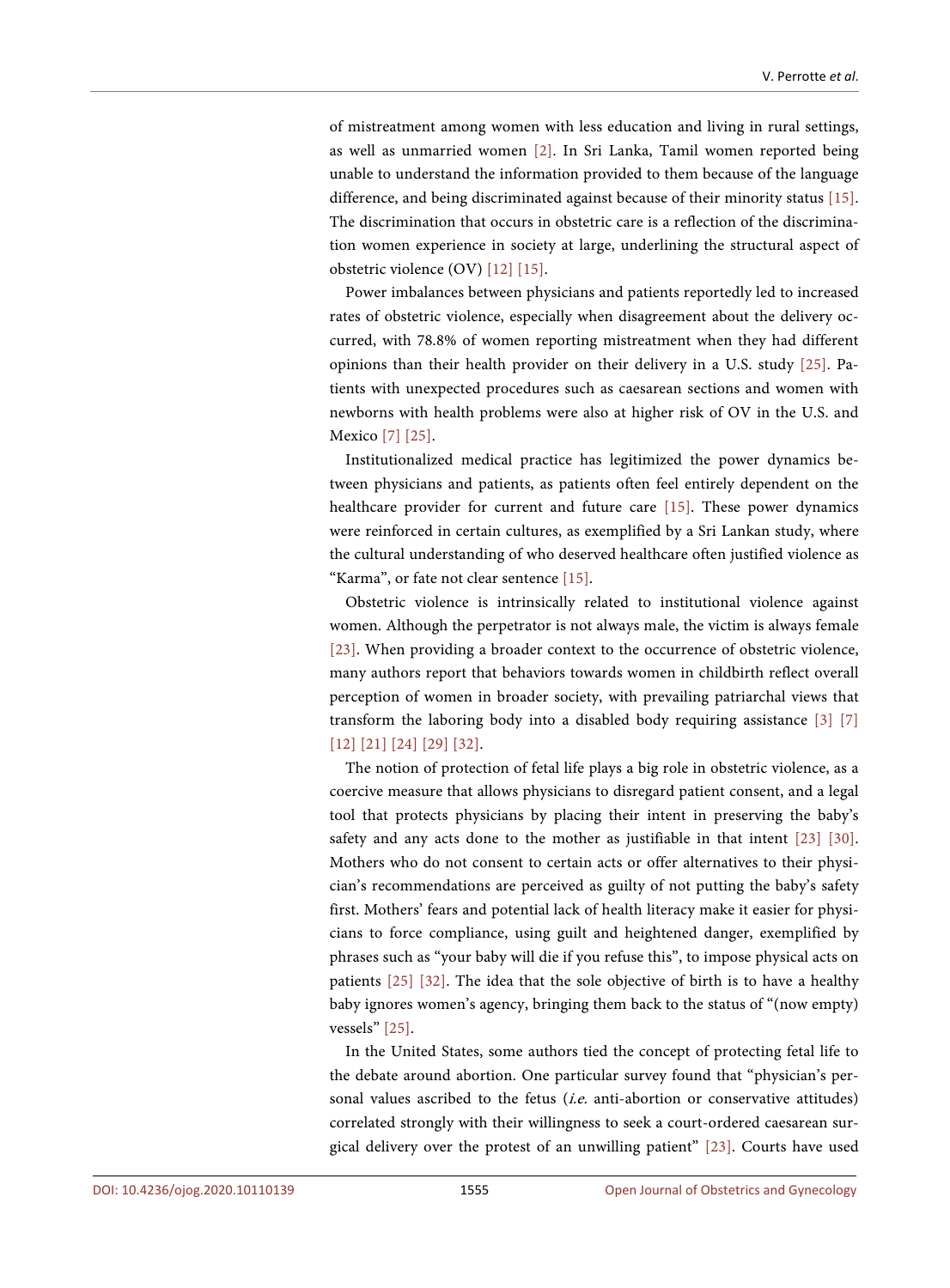Roe v. Wade's state interest in protecting fetal life to outweigh a mother's right to choose a birth method [\[11\].](#page-16-3) The legal implications of calling to Roe v. Wade to protect physicians' actions fits in the broader context of gender-based violence, by suggesting that women choosing maternal autonomy have an intent to harm or end their baby's life, forcing them "in proxy wars between those who place a premium on maternal autonomy rights and those who believe that fetal interests are more compelling" [\[23\].](#page-16-12)

Many authors put forward the concept of hyper-medicalizing the birthing process as an enabling factor for obstetric violence, by allowing physicians to justify even unnecessary medical interventions as part of the delivery [\[12\].](#page-16-0) This contributed to physicians protesting criminalization of OV, which they perceived as infringing upon medical practice [\[12\]](#page-16-0) [\[22\].](#page-16-11) One author warns about the difference between medicalization and hyper-medicalization. Medicalization refers to "the gradual redefinition of bodily processes as medical domains" [\[12\],](#page-16-0)  which certain authors already see as an abuse of the laboring body that does not require medical attention in the absence of complications [\[12\].](#page-16-0) Hyper-medicalization refers to the "overuse or misuse of medicine and technology in health care" [\[12\].](#page-16-0)  At the center of the discussion around OV is therefore this dichotomy between medicalization and hyper-medicalization, and which medical acts are justified in which context [\[21\]](#page-16-10) [\[22\].](#page-16-11)

The environment in which health care professionals operate has also been put forward as enabling incidence of OV in many studies [\[5\]](#page-15-8) [\[14\]](#page-16-1) [\[15\]](#page-16-2) [\[29\]](#page-17-2) [\[34\].](#page-17-7)  Most physicians describe their working conditions as precarious, stressful, and inadequate, with low resources, long shifts, and limited staff in obstetrical wards, justifying disrespect and abuse as a result of the pressure endured at work. In Mozambique, a study showed lower rates of obstetric violence in private facilities with better work conditions than in public hospitals [\[5\].](#page-15-8) In a study conducted in Sri Lanka, providers described their work conditions as disrespectful and abusive, appropriating the term usually used to describe acts of obstetric violence to describe the health system in which they operate [\[15\].](#page-16-2) In Mexico, doctors also reported that the expectation to deliver as many births as possible in a limited time encouraged them to perform cesareans to reach the numbers for financial and administrative gains [\[14\].](#page-16-1)

The dynamics observed between patients and providers in obstetric violence are often mirrored within the health profession. High levels of sexism and sexual harassment in the medical field are reported in France with 86% of interns having suffered sexism, and in the United States, with one in three female physicians reporting having experienced sexual harassment in their medical career [\[6\].](#page-15-7)  Power hierarchies are also observed within the medical field, with a reported imbalance of power between nurses and midwives and physicians. A study performed in Mozambique found that countries with colonial roots tended to have a strong hierarchical relationship between patients and providers, and within the medical setting between physicians and nurses [\[5\].](#page-15-8) In turn, the nurses' perceptions of lack of power by nurses within their workspace contribute to increasing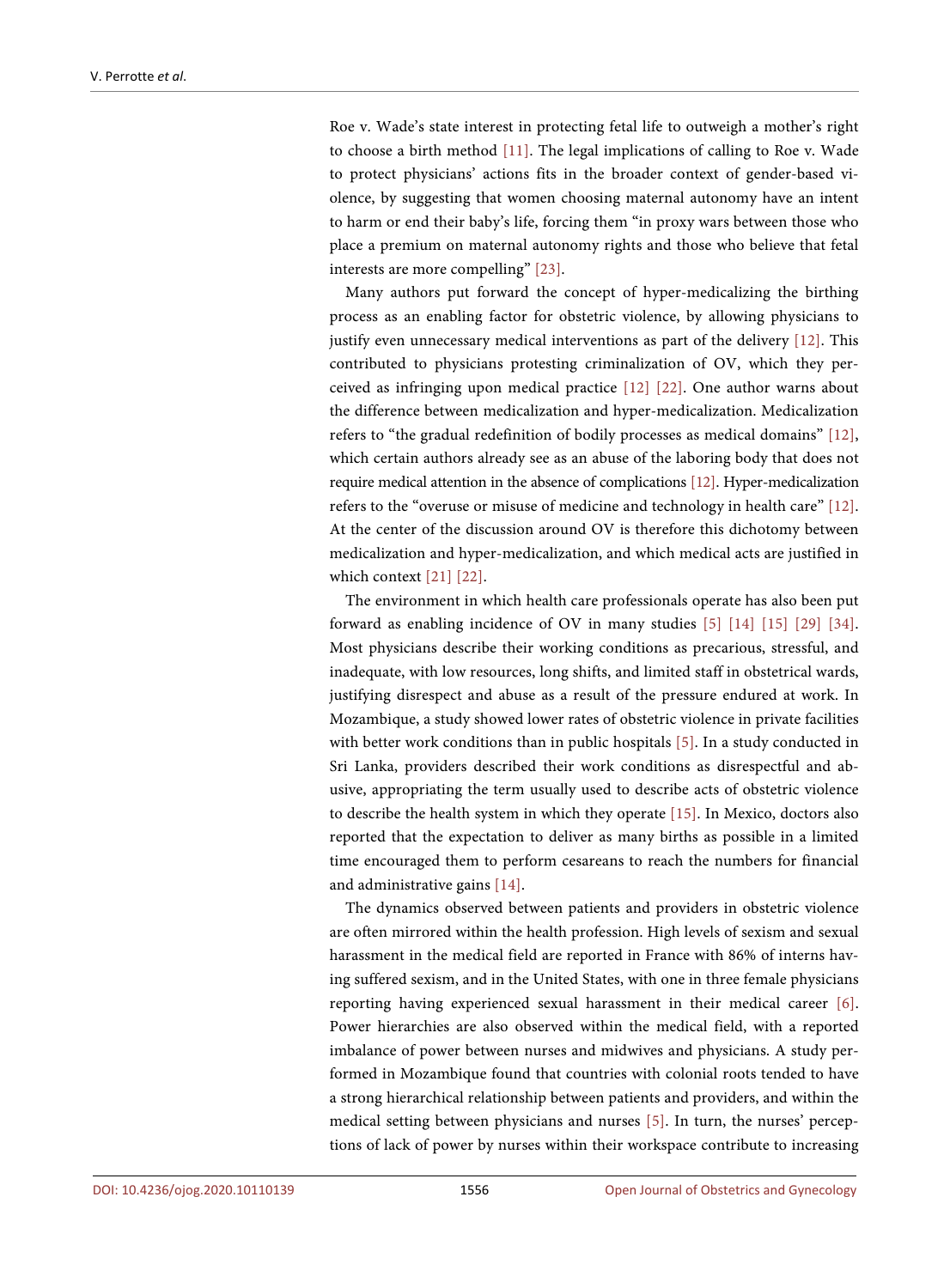their need to dominate and control patients [\[5\].](#page-15-8)

#### **5. Solutions**

Several authors suggest broadening the role of midwives in birth and delivery as a solution to obstetric violence. In South America, midwives have started a movement to "humanize birth" [\[12\]](#page-16-0) and return to the roots of midwifery to support laboring women. This is seen as a potential remedy to the hyper-medicalization of birth, and a way to balance out power dynamics by putting women as central decision-makers in their birth, also known as participatory medicine [\[12\]](#page-16-0) [\[14\].](#page-16-1) In the United States, doulas and birth workers act as advocates and witnesses in the delivery room.

Because of the roots of OV in GBV, certain authors address the need for anchoring the debate around obstetric violence in the broader debate around violence against women. As one author puts it, "If recommendations continue to focus on making medical practice more humanized in a non-humanized violent society, the context remains problematic" [\[21\].](#page-16-10) Solutions to OV must therefore not be confined to a specific situation in a specific context, but rather to the broader social, economic, and cultural environments in which women operate outside of pregnancy. This is particularly relevant for women in minority groups [\[7\]](#page-15-6) [\[12\]](#page-16-0) [\[21\]](#page-16-10) [\[22\]](#page-16-11) [\[30\].](#page-17-3)

To address some of the components that lead to obstetric violence, holistic training should be made available to health professionals, including training on implicit bias, race and culturally competent care [\[6\]](#page-15-7) [\[9\]](#page-15-3) [\[11\]](#page-16-3) [\[25\].](#page-16-14)

A high volume of Latin American literature and the resulting criminalization of OV in the region suggest the academic exploration of OV is conducive to comprehension and concrete measures against it. Criminalization has been presented as a solution to tackle obstetrical violence, but has proven particularly complex, especially where disrespect and abuse are not defined in the law. Apart from South America, where obstetric violence was enacted in the statute on Violence Against Women in 2009, there is a general lack of consensus on the definition of obstetric violence (OV), and because of the knowledge imbalance that often takes place between patients and providers, physicians are rarely prosecuted for incidences of violenc[e \[11\]](#page-16-3) [\[23\]](#page-16-12) [\[29\].](#page-17-2)

Lawsuits for battery in healthcare are common when patients are "subjected to unconsented touching" [\[23\],](#page-16-12) but this rarely applies for pregnant women, where the notion of "obstetric logic" [\[21\]](#page-16-10) is often put forward by physicians to justify potentially violent behavior [\[11\]](#page-16-3) [\[21\]](#page-16-10) [\[23\].](#page-16-12) To address this gap in criminalization of obstetric violence, one author suggests separating obstetric violence from battery, and instead starting with tort litigations, which would also lengthen the statutes of limitation [\[23\].](#page-16-12)

Although the knowledge imbalance between patients and physicians makes prosecution hard to achieve, certain authors promote reinforcing accountability mechanisms by empowering both patients and members of the medical team to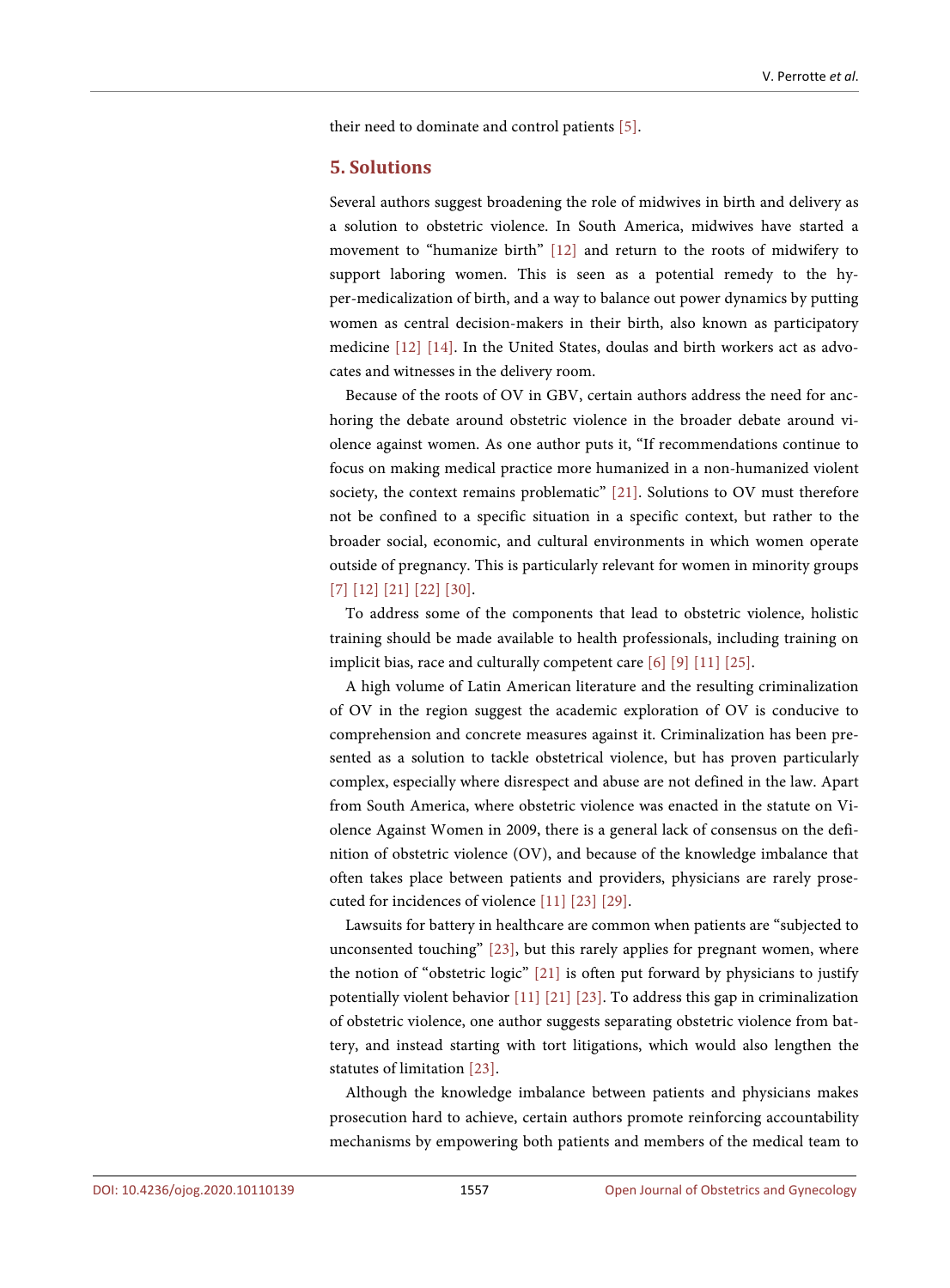report incidents of OV [\[6\]](#page-15-7) [\[9\]](#page-15-3) [\[11\]](#page-16-3) [\[12\]](#page-16-0) [\[25\]](#page-16-14) [\[29\].](#page-17-2) Performance indicators of healthcare workers attached to federal funding could also help to "standardize proper care" [\[4\]](#page-15-5) and encourage respectful behavior [\[4\]](#page-15-5) [\[15\]](#page-16-2) [\[23\]](#page-16-12) [\[25\]](#page-16-14) [\[29\].](#page-17-2)

All studies showed that the presence of a witness in the delivery room decreased incidences of violence. In Mozambique, 79.47% of women interviewed expressed a preference for having their husband in the delivery room [\[5\].](#page-15-8) The role of a birth partner during delivery should be further explored and tailored to cultural specificities [\[5\].](#page-15-8) In low resource settings, cheap and quick fixes could decrease incidents of D & A, such as curtains between delivery beds in order to encourage privacy [\[30\].](#page-17-3)

#### **6. Strength, Limitations, and Future Directions for Research**

The strength of this review is identifying through the current literature that disrespect and abuse in childbirth or obstetric violence occurs worldwide. The main limitation in fully understanding the worldwide prevalence and specific details of OV comes from limitations in the methodology of current publications. Timing of studies can have a significant impact on patient reporting and can lead to bias. A 2016 study in Tanzania showed that when studies were conducted in the medical facility right after birth, 15% of women reported OV. However, during community interviews performed months later at the patient's house, 70% of women reported OV. This may be due to a fear of retaliation when answering positively in affirmative for OV in a health facility, and a wish to put the traumatic event that just occurred behind them [\[3\]](#page-15-2) [\[4\]](#page-15-5) [\[13\].](#page-16-4)

Studies are also often focused on a particular region and centered on women's most recent delivery, to avoid recall bias. This may leave out potential incidences of violence from previous births [\[2\].](#page-15-1) Moreover, because a clear and standardized definition of OV has not been clarified in every country, certain behaviors have been normalized and may thus not be reported in studies [\[2\]](#page-15-1) [\[3\]](#page-15-2) [\[4\]](#page-15-5) [\[5\]](#page-15-8) [\[29\].](#page-17-2)  Women with higher education may be more likely to recognize and name obstetric violence, and thus could mistakenly appear as a high-risk population [\[5\].](#page-15-8)  Qualitative studies are therefore encouraged to analyze OV given the absence of objectivity. As in other domains of medicine, careful documentation of patient-reported outcomes could lead to better insights from patient about the occurrence of OV and the effectiveness of interventions [\[35\].](#page-17-8)

# **7. Conclusion**

Most studies focus on the patient perspective, with few providers interviewed. More studies should be conducted to explore the provider perspective on obstetric violence, risk factors for its occurrence, and the context of behavior relative to training and work conditions. The causes of obstetrical violence may be embedded in the structural violence of societies that allow disrespectful and abusive behavior toward women to be normative. A full understanding of this ubiquitous behavior may lead to better support for providers in the form of supplies,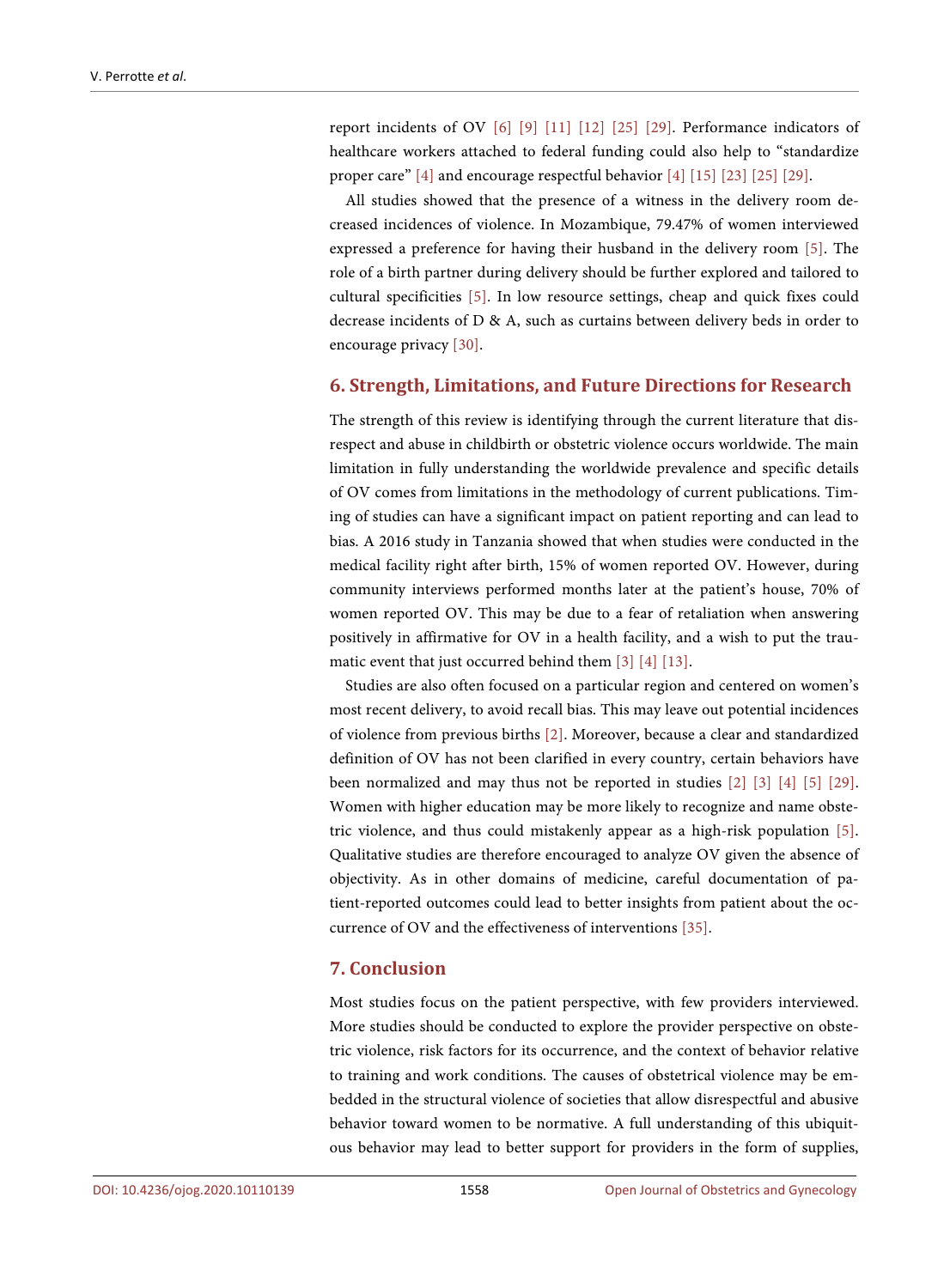resources, and back up. Insights into the roots of OV could lead to the development of training programs to reduce its occurrence.

#### **Disclosures**

Support for this project comes from the Gender-Based Violence Fund of Massachusetts General Hospital, Fund number 1200 024529.

#### **Conflicts of Interest**

The authors declare no conflicts of interest regarding the publication of this paper.

#### **References**

- <span id="page-15-0"></span>[1] Bowser, D. and Hill, K. (2010) Exploring Evidence for Disrespect and Abuse in Facility-Based Childbirth: Report of a Landscape Analysis. Harvard School of Public Health and University Research, Washington DC.
- <span id="page-15-1"></span>[2] Castro, R. and Frías, S.M. (2020) Obstetric Violence in Mexico: Results from a 2016 National Household Survey. Violence Against Women, 26, 555-572. <https://doi.org/10.1177/1077801219836732>
- <span id="page-15-2"></span>[3] Abuya, T., Warren, C.E., Miller, N., Njuki, R., Ndwiga, C., Maranga, A., et al. (2015) Exploring the Prevalence of Disrespect and Abuse during Childbirth in Kenya. PLoS ONE, 10, e0123606. <https://doi.org/10.1371/journal.pone.0123606>
- <span id="page-15-5"></span>[4] Asefa, A. and Bekele, D. (2015) Status of Respectful and Non-Abusive Care during Facility-Based Childbirth in a Hospital and Health Centers in Addis Ababa, Ethiopia. Reproductive Health, 12, Article No. 33. <https://doi.org/10.1186/s12978-015-0024-9>
- <span id="page-15-8"></span>[5] Galle, A., Manaharlal, H., Cumbane, E., et al. (2019) Disrespect and Abuse during Facility-Based Childbirth in Southern Mozambique: A Cross-Sectional Study. BMC Pregnancy and Childbirth, 19, Article No. 369. <https://doi.org/10.1186/s12884-019-2532-z>
- <span id="page-15-7"></span>[6] Haut Conseil à l'Egalité Entre les Femmes et les Hommes (2018) Les actes sexistes durant le suivi gynécologique et obstétrical. Rapport n˚2018-06-26-SAN-034.
- <span id="page-15-6"></span>[7] Santiago, R.V., Monreal, L.A., Rojas Carmona, A. and Domínguez, M.S. (2018) "If We're Here, It's Only Because We Have No Money…" Discrimination and Violence in Mexican Maternity Wards. BMC Pregnancy and Childbirth, 18, Article No. 244. <https://doi.org/10.1186/s12884-018-1897-8> [https://bmcpregnancychildbirth.biomedcentral.com/track/pdf/10.1186/s12884-018-](https://bmcpregnancychildbirth.biomedcentral.com/track/pdf/10.1186/s12884-018-1897-8) [1897-8](https://bmcpregnancychildbirth.biomedcentral.com/track/pdf/10.1186/s12884-018-1897-8)
- <span id="page-15-9"></span>[8] Sethi, R., Gupta, S., Oseni, L., Mtimuni, A., Rashidi, T. and Kachale, F. (2017) The Prevalence of Disrespect and Abuse during Facility-Based Maternity Care in Malawi: Evidence from Direct Observations of Labor and Delivery. Reproductive Health, 14, Article No. 111.<https://doi.org/10.1186/s12978-017-0370-x>
- <span id="page-15-3"></span>[9] Shalowitz, D.L. (2020) Sexual Misconduct: ACOG Committee Opinion, Number 796. Obstetrics & Gynecology, 135, e43-e50. <https://doi.org/10.1097/AOG.0000000000003608>
- <span id="page-15-4"></span>[10] Tunçalp, Ӧ., Were, W.M., MacLennan, C., Oladapo, O.T., Gülmezoglu, A.M., Bahl, R., Daelmans, B., Mathai, M., Say, L., Kristensen, F., Temmerman, M. and Bustreo, F. (2015) Quality of Care for Pregnant Women and Newborns—The WHO Vision.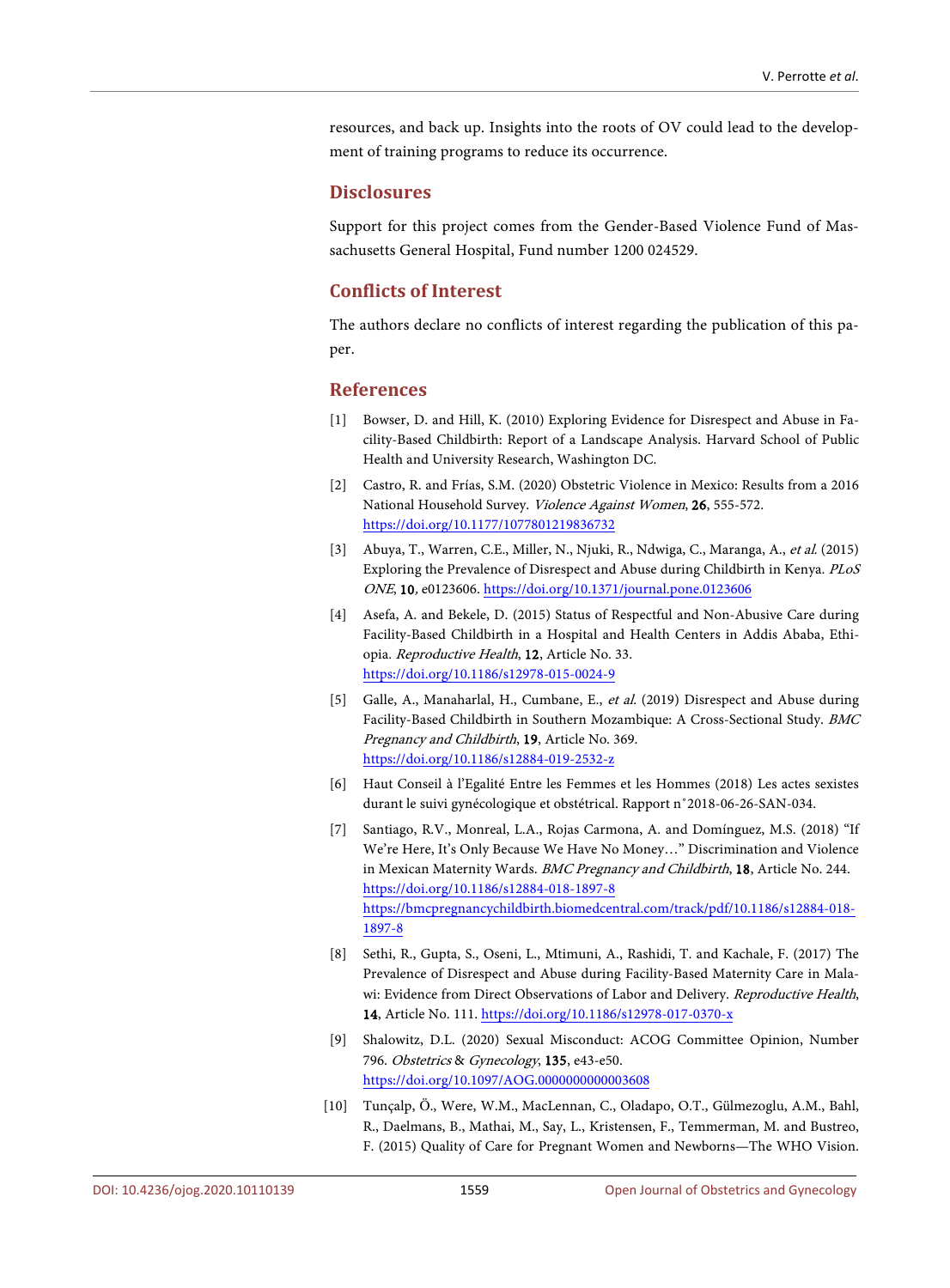BJOG: An International Journal of Obstetrics & Gynaecology, 122, 1045-1049. <https://doi.org/10.1111/1471-0528.13451>

- <span id="page-16-3"></span>[11] Borges, M.T. (2018) A Violent Birth: Reframing Coerced Procedures during Childbirth as Obstetric Violence. Duke Law Journal, 67, 827-862.
- <span id="page-16-0"></span>[12] Dixon, L.Z. (2015) Obstetrics in a Time of Violence: Mexican Midwives Critique Routine Hospital Practices. Medical Anthropology Quarterly, 29, 437-454.
- <span id="page-16-4"></span>[13] Sando, D., Ratcliffe, H., McDonald, K., Spiegelman, D., Lyatuu, G., Mwanyika-Sando, M., Emil, F., Wegner, M.N., Chalamilla, G. and Langer, A. (2016) The Prevalence of Disrespect and Abuse during Facility-Based Childbirth in Urban Tanzania. BMC Pregnancy and Childbirth, 16, 236.
- <span id="page-16-1"></span>[14] Gonzales-Flores, M. (2015) Resistance of Mayan Women against Obstetric Violence. Global Societies Journal, 3, 1-11.<https://escholarship.org/uc/item/24g728jb>
- <span id="page-16-2"></span>[15] Perera, D., Lund, R., Swahnberg, K. et al. (2018) 'When Helpers Hurt': Women's and Midwives' Stories of Obstetric Violence in State Health Institutions, Colombo District, Sri Lanka. BMC Pregnancy Childbirth, 18, 211.
- <span id="page-16-5"></span>[16] Centers for Disease Control and Prevention (2018) Health-Related Quality of Life. <https://www.cdc.gov/hrqol/concept.htm>
- <span id="page-16-6"></span>[17] Nijagal, M.A., Wissig, S., Stowell, C., Olson, E., Amer-Wahlin, I., Bonsel, G., Brooks, A., Coleman, M., et al. (2018) Standardized Outcome Measures for Pregnancy and Childbirth, an ICHOM Proposal. BMC Health Services Research, 18, Article No. 953[. https://doi.org/10.1186/s12913-018-3732-3](https://doi.org/10.1186/s12913-018-3732-3)
- <span id="page-16-7"></span>[18] Srivastava, A., Avan, B.I., Rajbangshi, P. and Bhattacharyya, S. (2015) Determinants of Women's Satisfaction with Maternal Health Care: A Review of Literature from Developing Countries. BMC Pregnancy and Childbirth, 15, Article No. 97. <https://doi.org/10.1186/s12884-015-0525-0>
- <span id="page-16-8"></span>[19] Wall, L.L. (2006) The Medical Ethics of Dr. J Marion Sims: A Fresh Look at the Historical Record. Journal of Medical Ethics, 32, 346-350. <https://doi.org/10.1136/jme.2005.012559>
- <span id="page-16-9"></span>[20] Cheyney, M. and Davis-Floyd, R. (2019) Birth in Eight Cultures: Brazil, Greece, Japan, Mexico, the Netherlands, New Zealand, Tanzania, United States. Waveland Press, Long Grove.
- <span id="page-16-10"></span>[21] Murray de Lopez, J. (2018) When the Scars Begin to Heal: Narratives of Obstetric Violence in Chiapas, Mexico. International Journal of Health Governance, 23, 60-69. <https://doi.org/10.1108/IJHG-05-2017-0022>
- <span id="page-16-11"></span>[22] Macias, A. (2019) Perception du débat sur les violences obstétricales par les professionnels, sages-femmes et gynécologues-obstétriciens. Gynécologie et obstetrique, ffdumas-02301776.
- <span id="page-16-12"></span>[23] Diaz-Tello, F. (2016) Invisible Wounds: Obstetric Violence in the United States. Reproductive Health Matters, 24, 56-64.<https://doi.org/10.1016/j.rhm.2016.04.004>
- <span id="page-16-13"></span>[24] Vacaflor, C.H. (2016) Obstetric Violence: A New Framework for Identifying Challenges to Maternal Healthcare in Argentina. Reproductive Health Matters, 24, 65-73.<https://doi.org/10.1016/j.rhm.2016.05.001>
- <span id="page-16-14"></span>[25] Vedam, S., Stoll, K., Taiwo, T.K., et al. (2019) The Giving Voice to Mothers Study: Inequity and Mistreatment during Pregnancy and Childbirth in the United States. Reproductive Health, 16, Article No. 77. <https://doi.org/10.1186/s12978-019-0729-2>
- <span id="page-16-15"></span>[26] Whittemore, R. and Knafl, K. (2005) The Integrative Review: Updated Methodology. Journal of Advanced Nursing, 52, 546-553. <https://doi.org/10.1111/j.1365-2648.2005.03621.x>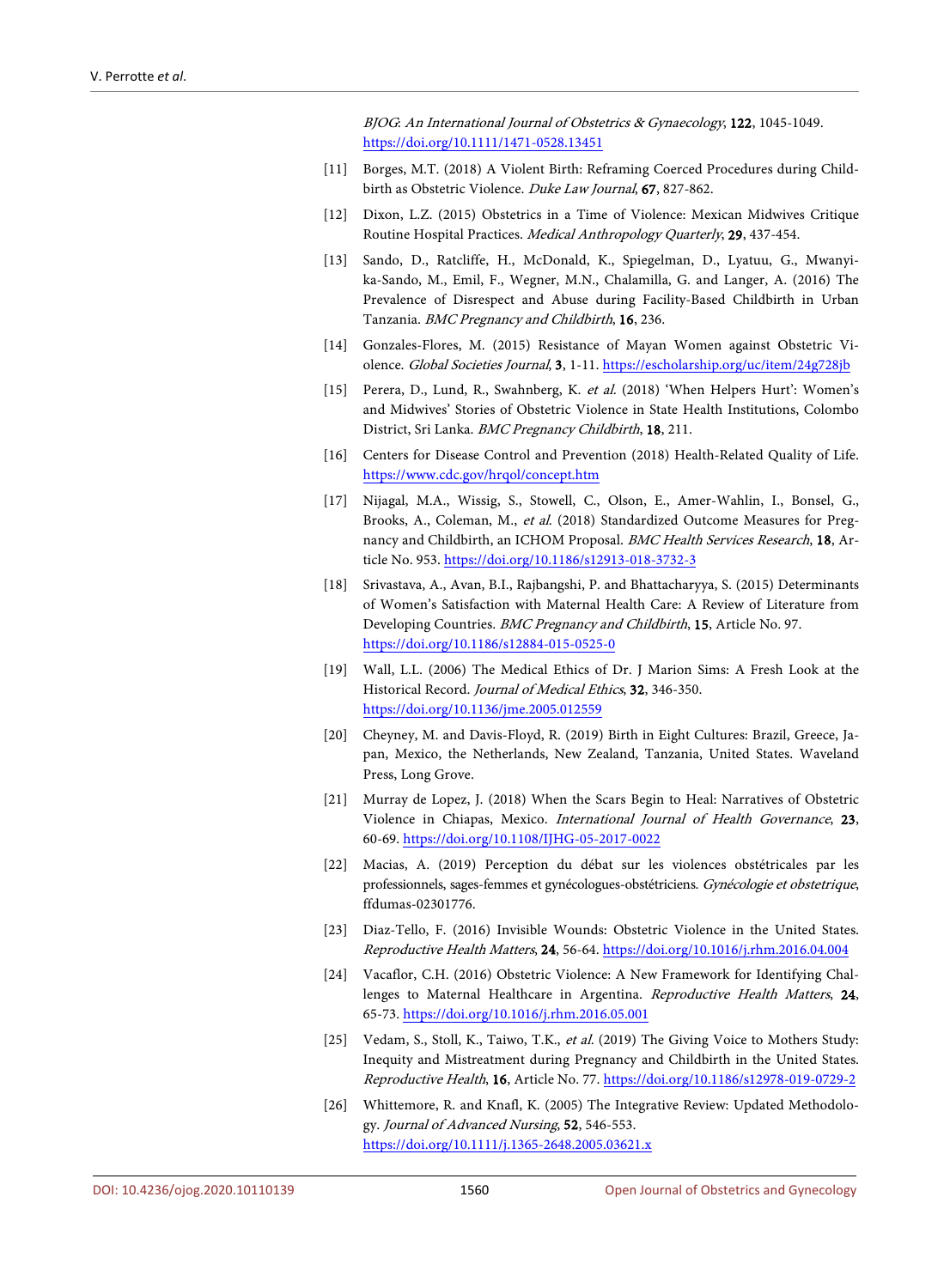- <span id="page-17-0"></span>[27] Torraco, R.J. (2005) Writing Integrative Literature Reviews: Guidelines and Examples. Human Resource Development Review, 4, 356-367. <https://doi.org/10.1177/1534484305278283>
- <span id="page-17-1"></span>[28] World Health Organization (2020) Sexual and Reproductive Health: Prevention and Elimination of Disrespect and Abuse during Childbirth. [https://www.who.int/reproductivehealth/topics/maternal\\_perinatal/statement-child](https://www.who.int/reproductivehealth/topics/maternal_perinatal/statement-childbirth-data/en/) [birth-data/en/](https://www.who.int/reproductivehealth/topics/maternal_perinatal/statement-childbirth-data/en/)
- <span id="page-17-2"></span>[29] Jardim, D. and Modena, C.M. (2018) Obstetric Violence in the Daily Routine of Care and Its Characteristics. Revista Latino-Americana de Enfermagem, 26, e3069. <https://doi.org/10.1590/1518-8345.2450.3069>
- <span id="page-17-3"></span>[30] Bohren, M.A., Mehrtash, H., Fawole, B., Maung, T.M., Balde, M. D., Maya, E., Tunçalp, Ö., et al. (2019) How Women Are Treated during Facility-Based Childbirth in Four Countries: A Cross-Sectional Study with Labour Observations and Community-Based Surveys. The Lancet, 394, 1750-1763. [https://doi.org/10.1016/S0140-6736\(19\)31992-0](https://doi.org/10.1016/S0140-6736(19)31992-0)
- <span id="page-17-4"></span>[31] Ghanbari-Homayi, S., Fardiazar, Z., Meedya, S., et al. (2019) Predictors of Traumatic Birth Experience among a Group of Iranian Primipara Women: A Cross Sectional Study. BMC Pregnancy Childbirth, 19, Article No. 182. <https://doi.org/10.1186/s12884-019-2333-4>
- <span id="page-17-5"></span>[32] Cohen Shabot, S. (2016) Making Loud Bodies "Feminine": A Feminist-Phenomenological Analysis of Obstetric Violence. Human Studies, 39, 231-247. <https://doi.org/10.1007/s10746-015-9369-x>
- <span id="page-17-6"></span>[33] ACOG (2020) Sexual Misconduct. Obstetrics & Gynecology, 135, e43-e50. <https://doi.org/10.1097/AOG.0000000000003608>
- <span id="page-17-7"></span>[34] Sando, D., Abuya, T., Asefa, A., et al. (2017) Methods Used in Prevalence Studies of Disrespect and Abuse during Facility-Based Childbirth: Lessons Learned. Reproductive Health, 14, Article No. 127. <https://doi.org/10.1186/s12978-017-0389-z>
- <span id="page-17-8"></span>[35] Mahmud, A., Morris, E., Johnson, S. and Ismail, K.M. (2014) Developing Core Patient-Reported Outcomes in Maternity: PRO-Maternity. BJOG: An International Journal of Obstetrics & Gynaecology, 121, 15-19. <https://doi.org/10.1111/1471-0528.12901>